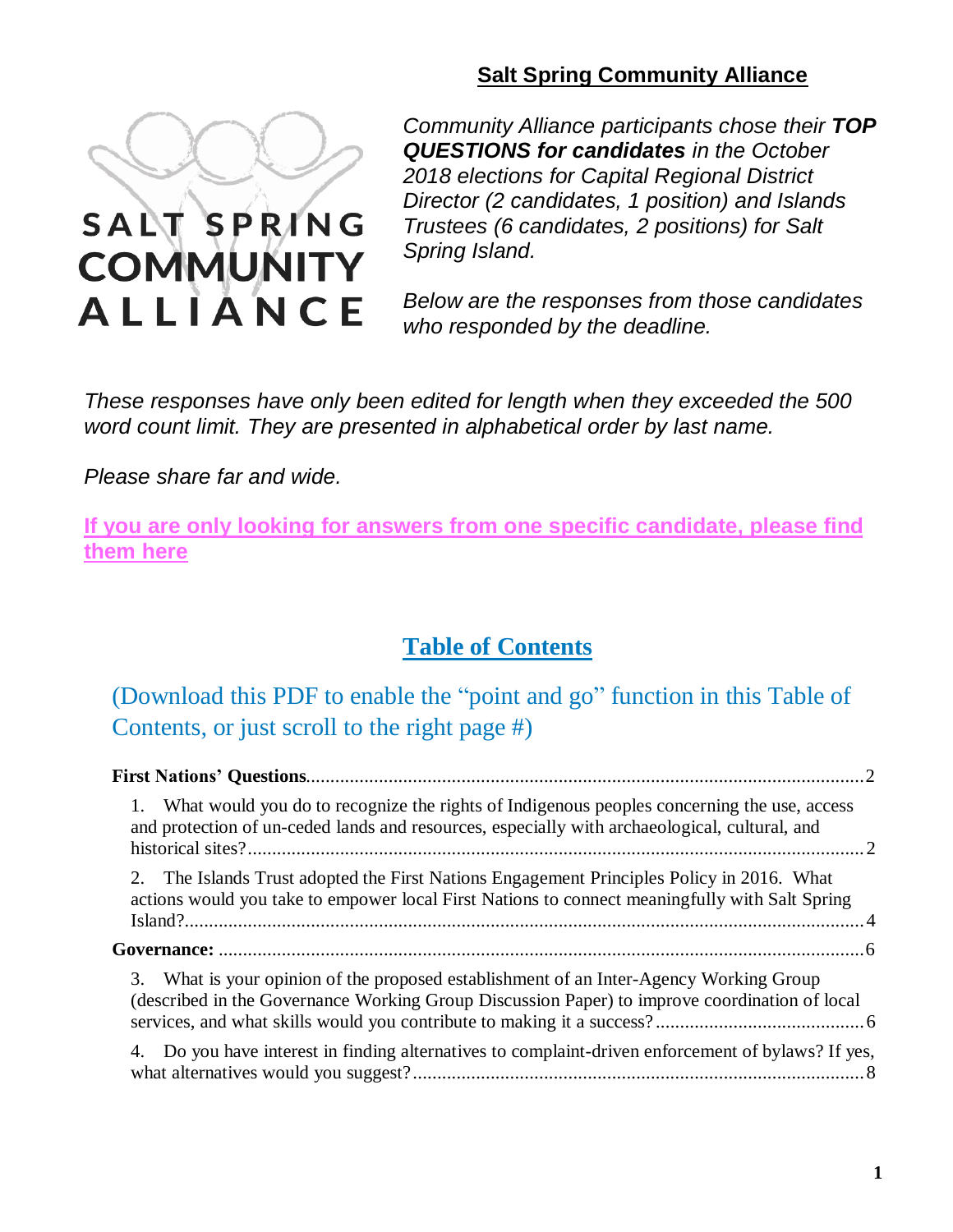| 5. How will you use the numerous reports and knowledge currently available on Salt Spring's<br>water stresses and vulnerabilities to resolve concerns and deliver safer, more sustainable, water to                                                                                           |  |
|-----------------------------------------------------------------------------------------------------------------------------------------------------------------------------------------------------------------------------------------------------------------------------------------------|--|
|                                                                                                                                                                                                                                                                                               |  |
| How would you support the proposed Salt Spring Community Health Centre so that it is<br>6.                                                                                                                                                                                                    |  |
| 7. What would you do to bring the current Land Use Bylaws in line with the OCP's support for<br>alternative housing options to allow innovative projects that support our most vulnerable<br>community members and farmers (i.e. tiny homes, mental health housing, land sharing, cooperative |  |
|                                                                                                                                                                                                                                                                                               |  |
| 8. CRD Only question: When making a cost-benefit analysis for a capital project, how would you<br>account for the environmental impacts of that project, and what priority would you place on                                                                                                 |  |
| 9. How would you promote environmentally sustainable transportation on Salt Spring?16                                                                                                                                                                                                         |  |
| 10. What are the top three challenges facing the natural environment of Salt Spring, and what steps                                                                                                                                                                                           |  |
|                                                                                                                                                                                                                                                                                               |  |
| 11. Using the many valuable planning tools in the Islands Trust report, Options for Affordable<br>Housing-New Solutions to the Housing Crisis, how would you address challenges to ensuring the                                                                                               |  |
| 12. How would you address and support the creation of a process to ensure that safe potable<br>rainwater systems are installed on Salt Spring (e.g., Trust zoning and application regulations)?  25                                                                                           |  |

# **Questions with Answers from Candidates**

(Listed alphabetically by last name)

# <span id="page-1-0"></span>**First Nations' Questions**

<span id="page-1-1"></span>1. What would you do to recognize the rights of Indigenous peoples concerning the use, access and protection of un-ceded lands and resources, especially with archaeological, cultural, and historical sites?

# **Sabrina Ali (candidate for Islands Trustee):**

I would establish the firm protocol of beginning every meeting with recognition of the traditional territory upon which the meeting is taking place.

Further, I would like to have regular consultation with the First Peoples, particularly the nations traditionally around Salt Spring. Because the mandate of the Islands Trust is to "preserve and protect", it seems appropriate to seek input from the first guardians of the land.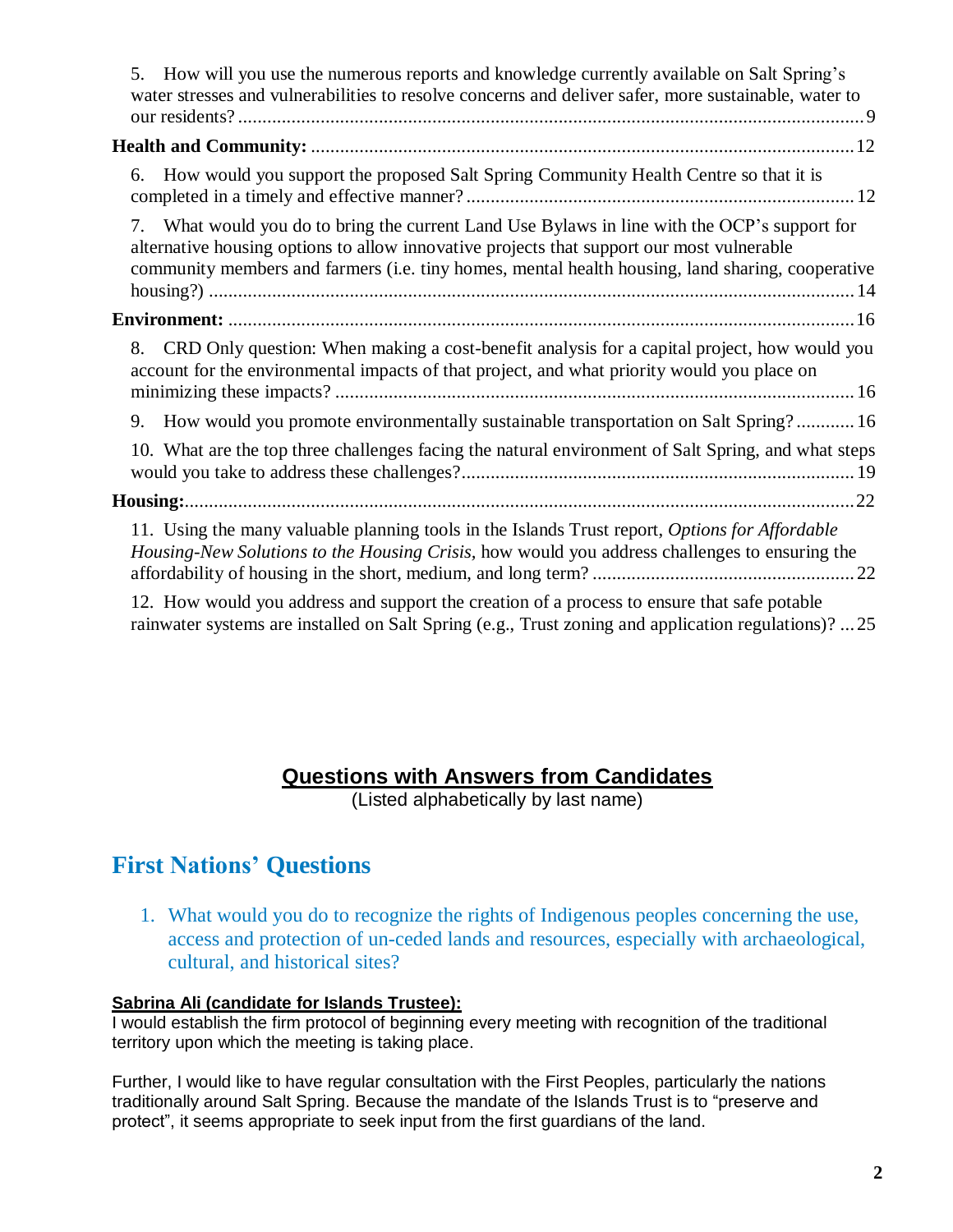# **Kylie Coates (candidate for Islands Trustee):**

The federal and provincial government are now trying to reconcile with the First Nations

# **Peter Grove (candidate for Islands Trustee):**

Continue to work with the Archeological Branch of the Provincial Government and First Nations to identify the archeological, cultural and historic sites in which First Nations have an interest. Such interests need to form a part of a renewed Official Community Plan and a long term, integrated strategic plan for the island.

# **Gary Holman (candidate for CRD Director):**

Consultation with First Nations, particularly regarding archaeological, cultural, and historical sites, is morally and legally required. I will ensure that meaningful consultation with First Nations (there are 15 with traditional territories overlapping SSI) is an integral part of CRD infrastructure projects and other initiatives, unlike Phase 2 of the North Ganges Transportation Plan, which despite taxpayer approval of funding four years ago, apparently only discovered only very recently the potential for First Nations impacts.

The protection of sacred sites like Grace Islet is particularly important. As MLA, I worked with First Nations and local activists to protect this site forever. Xwaaqw'um is another extremely important site that supported traditional First Nations uses since time immemorial. As a Board member of The Land Conservancy of BC and the SSI Conservancy, I worked with hundreds of islanders and conservation agencies to protect what we settlers call Burgoyne Bay. As MLA I've attended several events at Xwaaqw'um and was proud and inspired to participate in the recent canoe launching there. As CRD Director, I will continue to support such projects, which represent important opportunities for reconciliation.

The current provincial government has just recently protected all Crown lands on SSI, the culmination of decades of advocacy by the Crown Land Use Coalition and groups like the SSI Conservancy. First Nations were consulted as part of the Provincial decision-making process and may have cultural and other interests in these Crown lands. I will advocate for the accommodations of these interests, while protecting the ecological and recreational values of these lands.

As I note further below, I believe the establishment of a National Marine Conservation Area for the Salish Sea, co-managed by the 19 First Nations whose territories overlap this area, presents a significant opportunity for reconciliation, protection of thousands of marine species, including our endangered southern resident Orca, as well as economic development, not just for First Nations but our entire region.

# **Howard Holzapfel (candidate for Islands Trustee):**

The Islands Trust mandate applies to all people in the Islands including indigenous peoples. We should respect their burial and archeological sites as we would respect our own. The rights of indigenous peoples are well established in law and I support their assertiveness in maintaining our environment.

# **Laura Patrick (candidate for Islands Trustee):**

We must do more than just acknowledge that each public meeting is being held on the unceded traditional territory of the Coast Salish people. We must show recognition of, and respect for, indigenous peoples both past and present. We must reach out and develop strong, ongoing relationships with indigenous peoples by building open pathways for dialogue.

We must ensure that Trust planning staff and CRD building permit staff are trained and competent in understanding the Heritage Conservation Act. They should know where the island's protected archeological and heritage sites are located and should understand the various mechanisms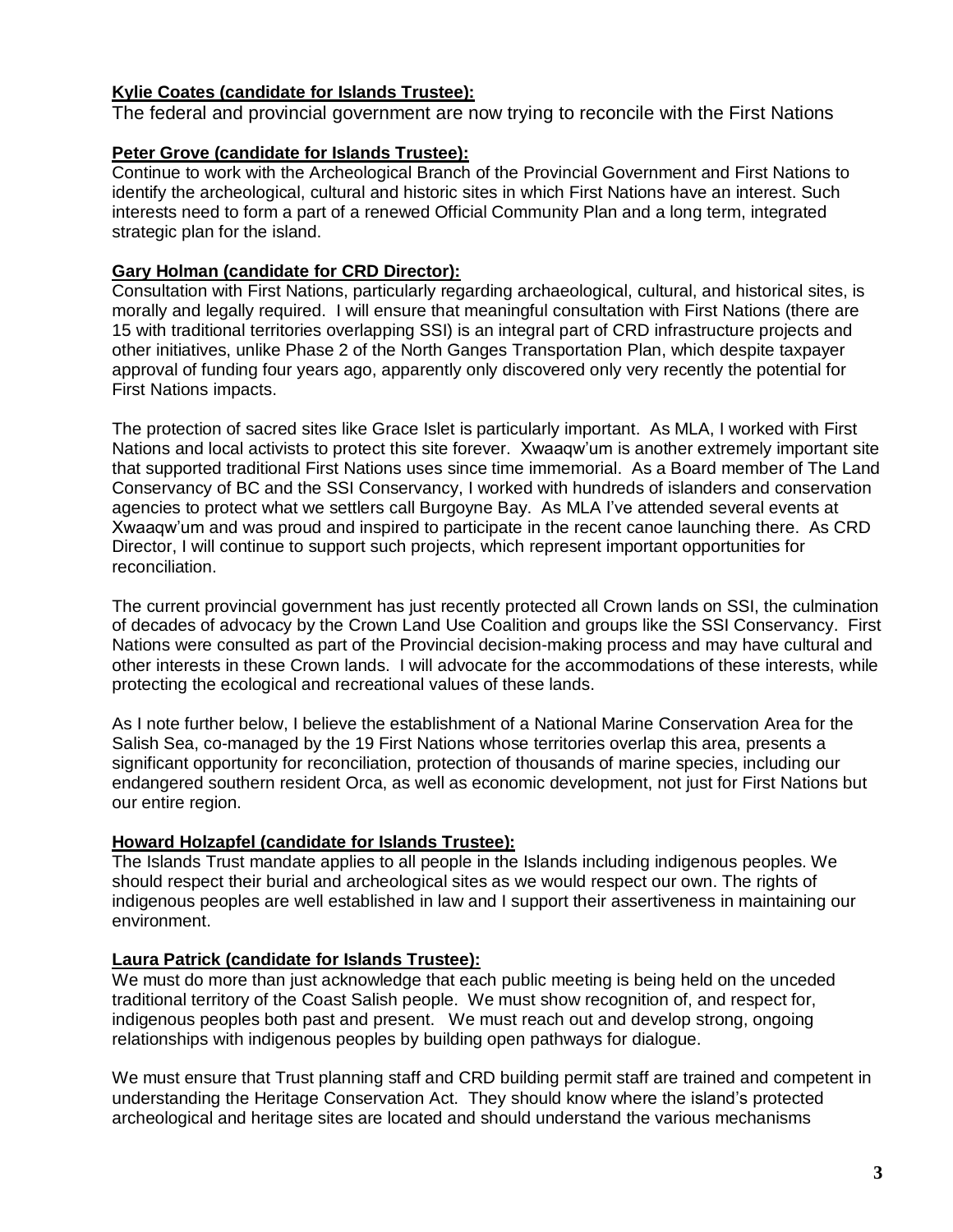designed to protect these sites. They need to be able to recognize that, if possible archeological deposits have been exposed by ground altering activities, they know what actions need to be taken.

We need to develop educational programs and materials for the general public, rezoning applicants, contractors and building permit applicants so that they understand their roles and responsibilities if they expose archeological deposits during ground altering activities. Everyone must understand that it is far better to report a chance find than to attempt to conceal it.

My campaign platform is focused on maintaining and strengthening our environmental safeguards to keep Salt Spring and the Trust Area special, and to set a world-class example of sustainability. We must integrate Traditional Knowledge with the development of stewardship practices and policies.

We need to reach out to, and work with, indigenous people to create and deliver these educational programs.

#### **Robin Williams (candidate for CRD Director):**

The is a question often raised at the Islands Trust Conservancy meetings. The correct answer is we leave this to our First Nations Liaison Fiona McRaild and other staff to provide advice generally in the form of a staff report. The Islands Trust is currently directly engaged with 17 First Nations, some of whom have conflicting interests. So we leave it to staff to provide direction as to how to proceed.

<span id="page-3-0"></span>2. The Islands Trust adopted the First Nations Engagement Principles Policy in 2016. What actions would you take to empower local First Nations to connect meaningfully with Salt Spring Island?

#### **Sabrina Ali (candidate for Islands Trustee):**

I would invite regular, monthly consultation in conjunction with the town hall meetings that I envision, and follow the guiding principles of the FNEPP:

- 1. Listen and learn;
- 2. Being Authentic;
- 3. Facilitating Island connections.

I would support the creation of additional protocol agreements with the First Nations who have traditionally occupied this territory. We have Protocol Agreements in place with only 2 of 23 Nations.

I would additional encourage educational opportunities and best practices when dealing with the First Guardians of this land.

#### **Kylie Coates (candidate for Islands Trustee):**

I believe opening communications with the local first Nations band

And asking them how they want to be recognized on salt Spring and how we The people on our island can help them out now

Starting a cultural exchange program

Teaching islanders their first Nations history and traditions Removing all signs from salt Spring and the other gulf Islands that say reservation this word should be put in our past like The word Indian it has no place in today's world

#### **Peter Grove (candidate for Islands Trustee):**

I would invite First Nations to be a part of the review of our Official Community Plan and long term strategic plan for which I have been advocating. In accordance with the Policy, I would: work with staff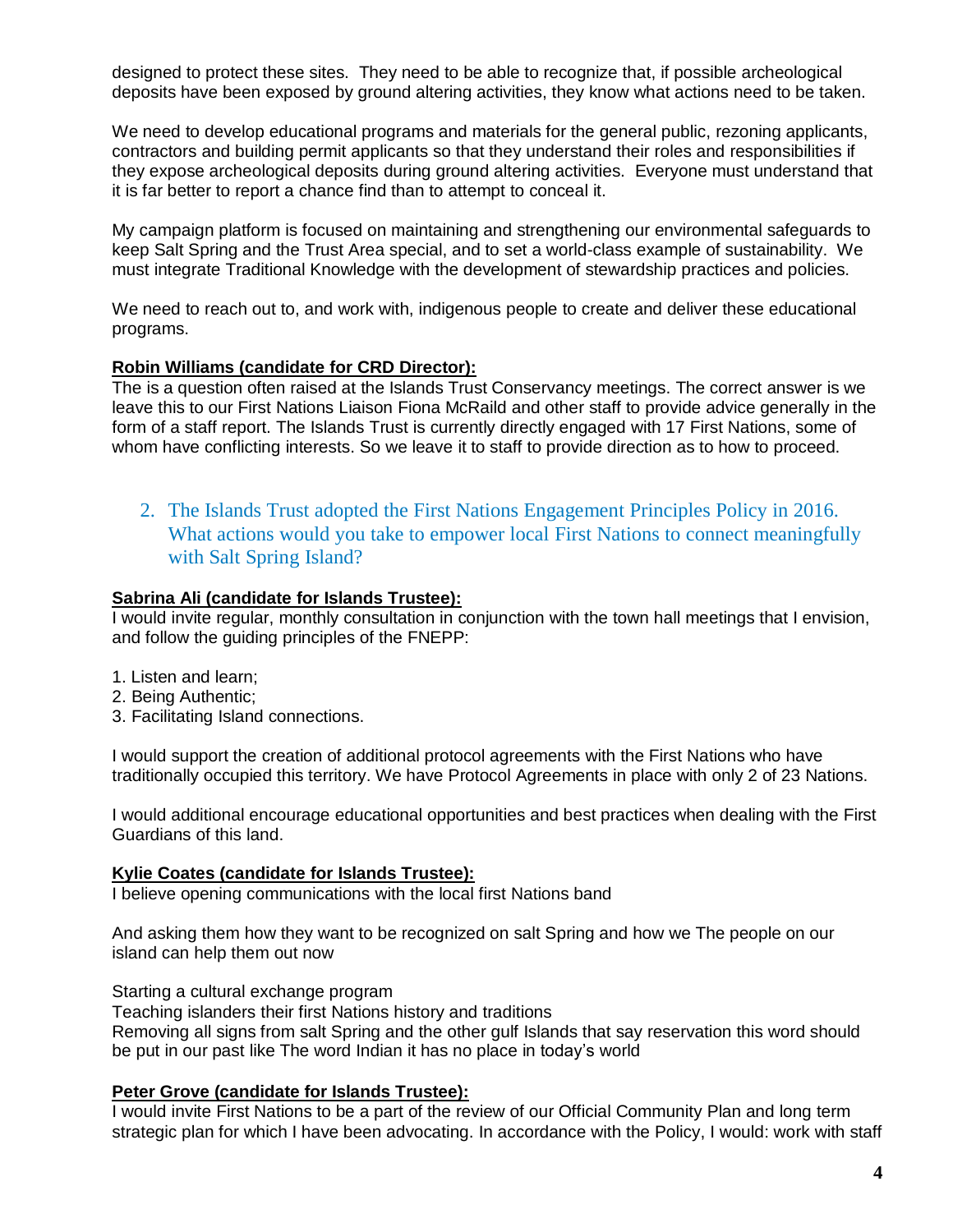and Trustees to provide a framework for engaging and building relationships between Islands Trust and First Nations; find opportunities for collaboration and mutual support through its many organizational activities; initiate and maintain respectful relationships with First Nations communities.

# **Gary Holman (candidate for CRD Director):**

These engagement principles or their equivalent, should be adopted by all local government bodies, including CRD. First Nations have finite capacity and a number of important issues to grapple with in their own communities. We can better ensure meaningful First Nations connection on specific projects by implementing an engagement policy or protocol that ensures early notification regarding proposals, and provides assistance with travel and other costs associated with site visits by elders, cultural workers or staff. Ongoing opportunities for reconciliation as at Xwaaqw'um and through the efforts of local groups like SSI Justice and Reconcilation, which could be aided by Community to Community funding through the Union of BC Municipalities, will foster a stronger connections with First Nations that will serve us in good stead regarding specific proposals.

# **Howard Holzapfel (candidate for Islands Trustee):**

I admit I'm not familiar with all the provisions of the First Nations Engagement Policy, but I would say that respect must be the first principle. I would like to recognize here the Tsawout Reserve Trail that has generously been opened for use by residents and visitors to Salt Spring.

# **Laura Patrick (candidate for Islands Trustee):**

We must reach out and develop strong ongoing relationships with indigenous peoples by building open pathways for dialogue.

I am committed to making the Trust's First Nations Engagement Principles policy mean more than words. To develop meaningful relationships requires genuine and sincere actions. Simply referring an application for consultation, for example, is not sufficient. We need to reach out, listen and learn what we can do to make First Nations engagement respectful and meaningful, and to truly recognize indigenous peoples, present and past.

As Trustee, I bring experience working respectively with First Nations, both in terms of meaningful engagement on projects and in building long-term relationships.

# **Robin Williams (candidate for CRD Director):**

The CRD also has a First Nations Liaison Sue Hallett whom I have worked quite closely. The principle area of interest has been Ganges Harbour. We engaged First Nations Elders in the opening of the Harbour Kiosk near Moby's, We are currently working on First Nation archeological assessments for both the Ganges Harbour Walk and the Lower Ganges Road section of the North Ganges Transportation Plan. In this term I hope to see a resolution at the provincial level of the land claim issue and have this incorporated into the harbour revitalization and Peck's Cove Park and adjacent properties.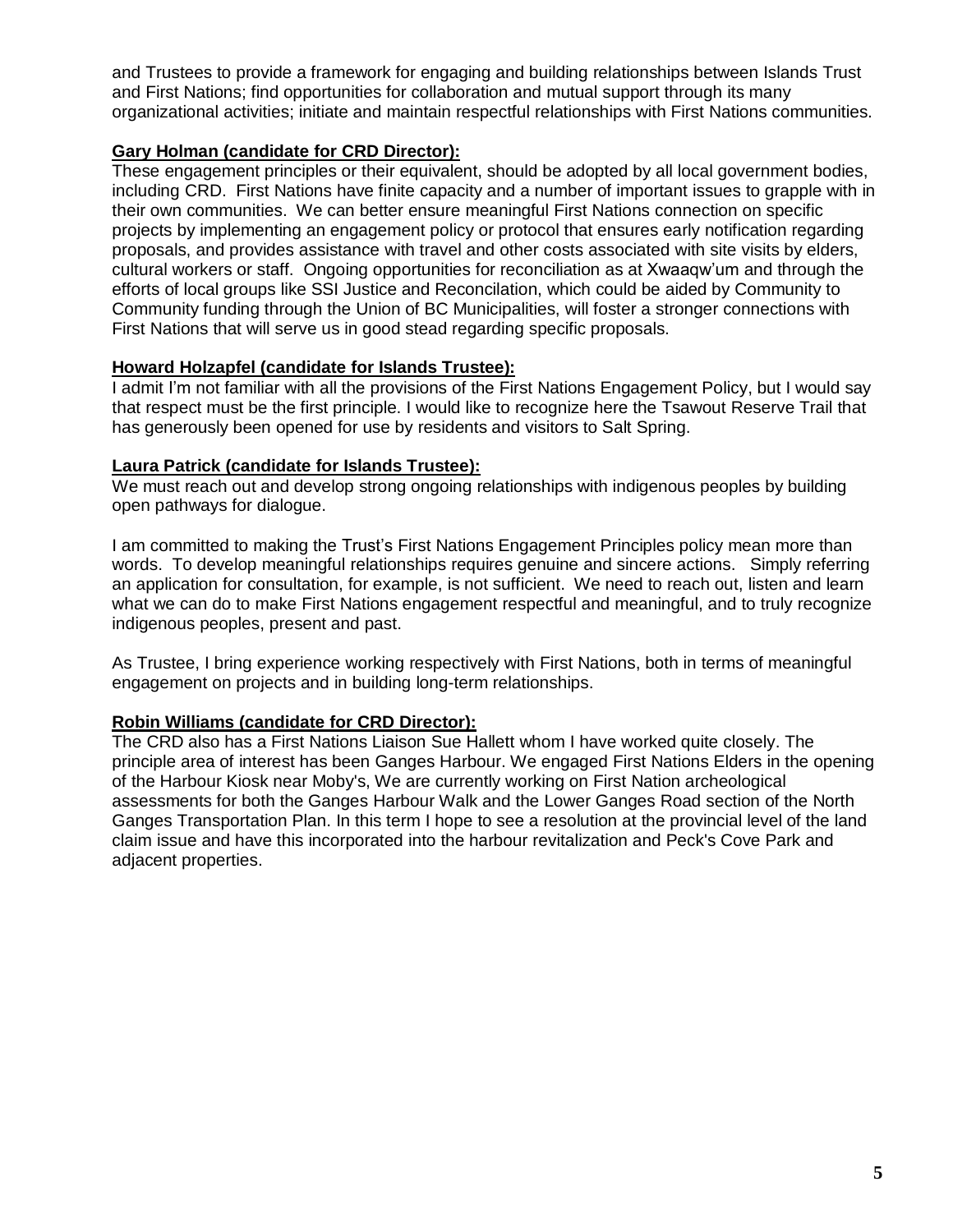# <span id="page-5-0"></span>**Governance:**

<span id="page-5-1"></span>3. What is your opinion of the proposed establishment of an Inter-Agency Working Group (described in the Governance Working Group Discussion Paper) to improve coordination of local services, and what skills would you contribute to making it a success?

# **Sabrina Ali (candidate for Islands Trustee):**

The Interagency working group is very close to the town hall meeting that I am advancing.

I recognize and agree that greater co-ordination between decision-making authorities with exclusive jurisdiction in their area is the best way to accomplish mindful community building.

Where I differ in approach is that I prefer a direct democratic model contained within the monthly town hall meeting. The IAWG could be characterized as simply another level of bureaucracy, but one without binding authority. This model appears to be one intended to facilitate coordination, which is fine as far as it goes, but doesn't address decision-making responsiveness or direction.

Where I feel the IAWG model can be improved is to alter it to a town hall meeting, where the 6 governance bodies (Islands Trust, CRD, Water, Fire, RCMP, Ministry of Transportation) are in conversation with the islanders, for whose wellbeing they are deciding, at least twice a year.

The IAWG is a good start in this direction, but the effective coordination that is necessary for good and effective ecological governance and mindful community development can be better accomplished through direct participation with the decision makers. The town halls would not involve additional representation in the democratic process and would be far more effective in conveying public consensus to decision-makers. It is simple, direct democracy.

# **Kylie Coates (candidate for Islands Trustee):**

This has always been a part of my plan to get islands trust The CRD and the other governing bodies to meet and have open communications that way we can all get on the same page and we can all speak with one voice if it's about housing or new fire hall

# **Peter Grove (candidate for Islands Trustee):**

I have been advocating for such a group for the last four years. Specifically I have asked our CRD Director to hold quarterly meetings comprised of all CRD Commission Chairs, the Islands Trust Trustees and the Chairs of Improvement Districts. Such meetings to be held in public including a "town hall" section. Each participant would report on their operation which would lead to better communication and integration. So the proposal of an Inter-Agency Working Group is exactly what I believe should be in place. My training and experience as a mediator and proven ability to work effectively with groups would, I believe, assist me to make it a success.

# **Gary Holman (candidate for CRD Director):**

I support the establishment of such a body, and as former CRD Director for Salt Spring and MLA for Saanich North and the Islands, I have ten years of direct experience in forming and working with, such inter-agency groups.

I believe it is important that locally elected officials represent SSI on such a body (if established this would include elected members of a Local Community Commission describe below), supported by CRD Commissioners and staff as appropriate depending on the nature of the agenda. It would be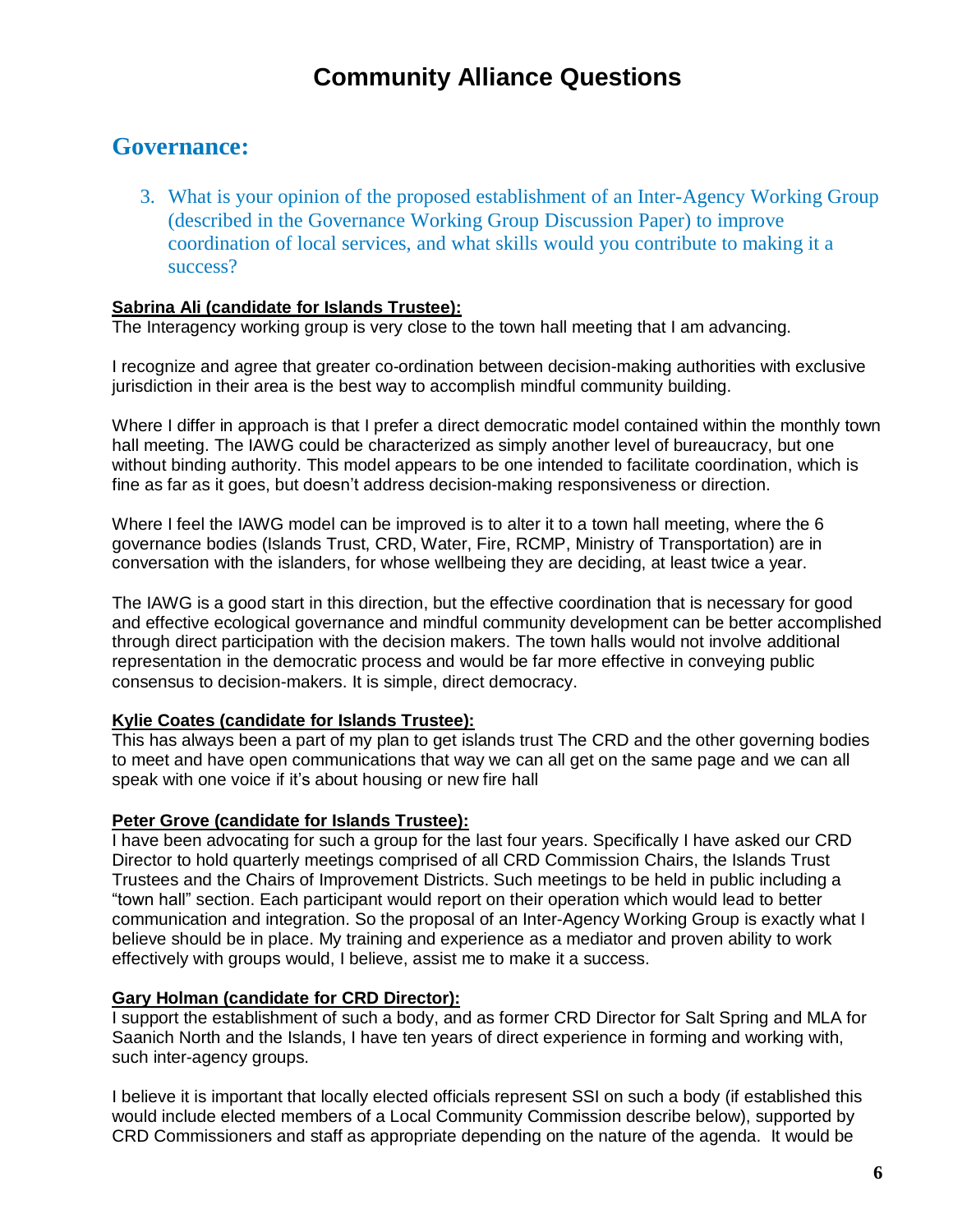ideal if memoranda of understanding could be drawn up with provincial agencies and that procedural bylaws for CRD and Trust elected officials be developed to better ensure that the regular convening of an inter-agency working group become formalized, and not just at the whim of particular elected officials or provincial governments. It will also be important to build public participation into these meetings.

As CRD Director, I established the South and West SSI Conservation Partnership and SSI Water Council, the first such inter-agency bodies on SSI aimed at conserving and protecting our precious green space and water resources. I established regular coordinating meetings and public budget presentations with Island Trustees, and was the first CRD Director to regularly attend the town hall portion of Local Trust Committee meetings.

As MLA for Saanich North and the Islands, I was in regular contact with elected officials and staff from the Capital Regional District; provincial agencies such as the Ministry of Transportation, Island Health, School Districts, Forests, Lands and Natural Resources, and Ministry of Environment; and federal agencies such as Parks Canada, Department of Fisheries and Oceans, and the Victoria Airport Authority. As a former Opposition MLA, I worked closely with former colleagues who are now Ministers in the new provincial government.

While not one of the questions chosen by the Community Alliance, their Governance Working Group (GWG) evaluation of possible improvements (in which I participated) concluded that an important improvement regarding CRD governance would be the establishment of an elected at large Local Community Commission, to represent the broad public interest in determining budget allocations, strategic and policy direction, and share the significant workload of the Director. Elected Commissioners would sit with the Director as a "council" in public meetings, and over time could assume more operational and decision-making authority from the CRD Board. Such an elected body would have to be negotiated with the CRD Board and approved by SSI voters in a referendum. An alternative approach rejected by the GWG, is to confer more decision-making authority with individual Commissions, which would only exacerbate the "silo" nature of service delivery on SSI.

# **Howard Holzapfel (candidate for Islands Trustee):**

I've been advocating for some time now that all local government agencies meet regularly to coordinate their policies for service delivery. I believe we must have community groups pushing this or this idea of an Inter-agency Working Group will go the way of other ideas - and become just one more committee meeting. Ultimately, we need a structure to enforce this idea such as a Local Community Commission.

# **Laura Patrick (candidate for Islands Trustee):**

Since the outcome of the incorporation vote last fall, many islanders are seeking and recommending ideas to improve governance on our island. I will listen, participate, and provide leadership to make our island organizations work effectively together for the people on our island.

I agree with the Governance Working Group that we must improve coordination and collaboration with the island's elected officials and others involved with delivering local services.

I bring important skills that are necessary to make an Inter-Agency Working Group effective. I work effectively with groups of people. I can help find a balance between what is often perceived as extremes. I can think, feel and judge with empathy and I truly care about the consequences of the decisions I make.

# **Robin Williams (candidate for CRD Director):**

I think the first step in attaining an Inter Agency Working Group is at the Financial level. As CRD Director I will invite all principle groups with tax authority to at least an annual meeting to to work on an overall island budget and budget ceiling, Second I will arrange three Town Hall sessions, the first in February after the new CRD Commission Chairs are elected. The second in May or June before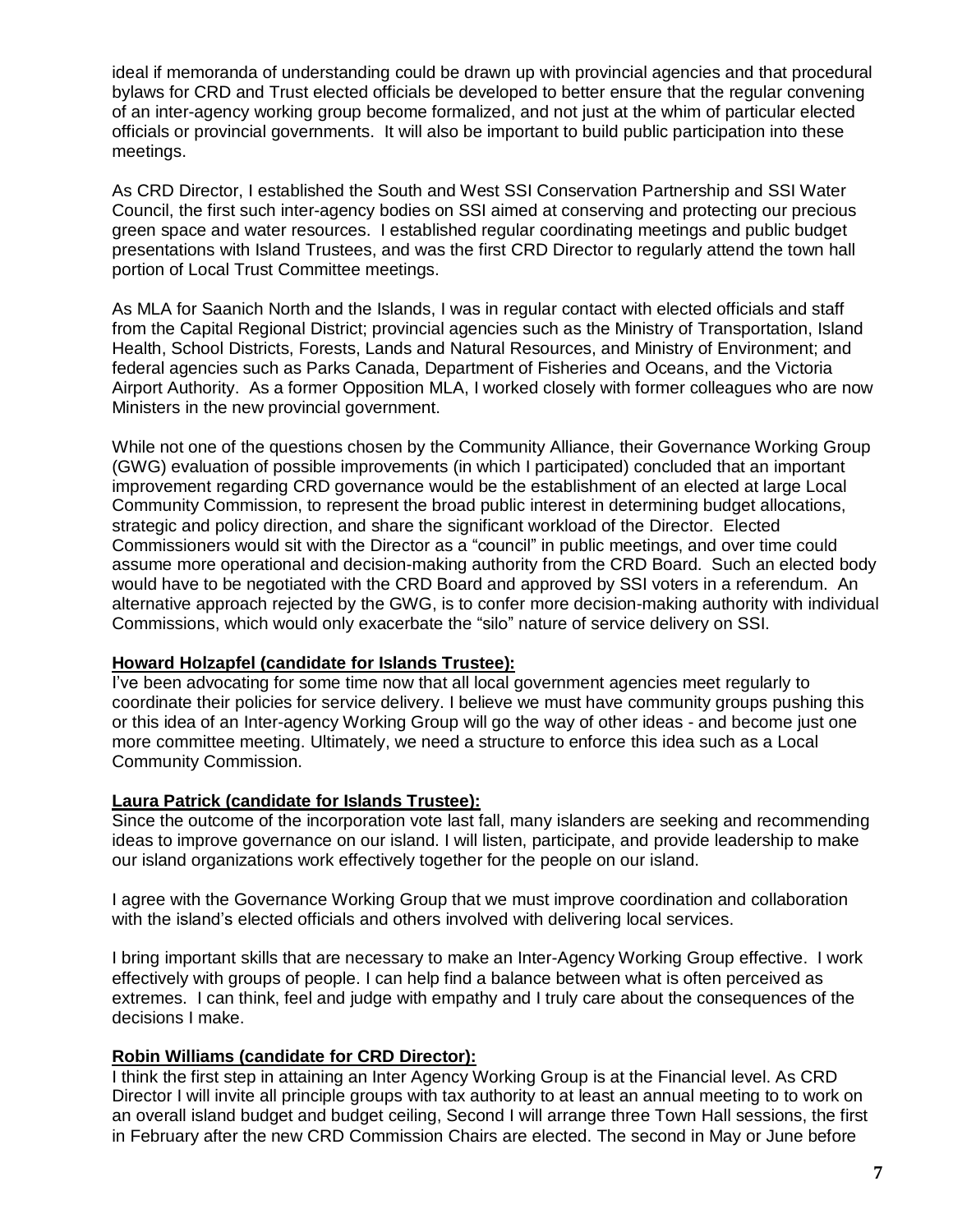the summer recess and the third in early fall. In conjunction with these meetings I will bring in the CRD Commission Chairs and the other island agency stakeholders.

# <span id="page-7-0"></span>4. Do you have interest in finding alternatives to complaint-driven enforcement of bylaws? If yes, what alternatives would you suggest?

# **Sabrina Ali (candidate for Islands Trustee):**

Yes, the complaint driven system does not seem to be working well, as it results in a patchwork of bylaw enforcement and can result in neighborhood discord.

A restorative justice model is the best practice where there will be a continuing relationship between the parties. As the purpose of our bylaws is to enable us to live in harmony, it seems sensible to transform an adversarial process into a consensus building one. This could be done at the monthly town hall meetings or as an associated procedure.

I would also encourage voluntary stewardship of the natural environment (per the Islands Trust Strategic Plan.)

#### **Kylie Coates (candidate for Islands Trustee):**

Yes when a complaint is given

The complaint should be looked at seriously first who is the person complaining Second The complaint should be given to the home or business and see if it can be resolved also no more anonymous complaints

#### **Peter Grove (candidate for Islands Trustee):**

I am certainly open to exploring alternatives. At present on SSI the Islands Trust by-law enforcement officers follow up on complaints, which are completely confidential, and also pursue bylaw enforcement proactively, as in the case of STVRs. I do not know about the CRD policies and approach to enforcement. If there are better ways of managing this process I would like to hear about them.

#### **Gary Holman (candidate for CRD Director):**

Bylaw enforcement is one of the most difficult issues local governments throughout the province must face. It is important that elected officials do not politicize specific enforcement cases. In general, if the alternatives are pro-active or no enforcement at all, I believe that a complaint-based process aimed at resolution not punishment, can be effective, assuming that the parties are acting in good faith.

As CRD Director, I did on several occasions, depending on the nature of the concern, bring together disputing parties with CRD and Islands Trust enforcement staff and the local RCMP to explore possible resolution without resorting to formal actions such as ticketing or costly court action. My understanding of bylaw enforcement best practices is that the goal is to work towards or achieve compliance, not to punish. My experience as an elected official supports this approach.

A particularly divisive issue was the CRD-licensed transfer station on Lee Hill, where I brought the operator and neighbors together to identify the concerns and encourage the operator to take specific actions to address them. I do not claim that all parties were satisfied with this process, only that at least some of their valid concerns were better recognized and addressed while avoiding costly and divisive bylaw enforcement or litigation.

Another important bylaw enforcement issue has emerged recently regarding non-conforming residential uses and short term vacation rentals (STVRs). Given the current affordable housing crisis, I support an enforcement policy that pro-actively pursues illegal STVRs, which drive up property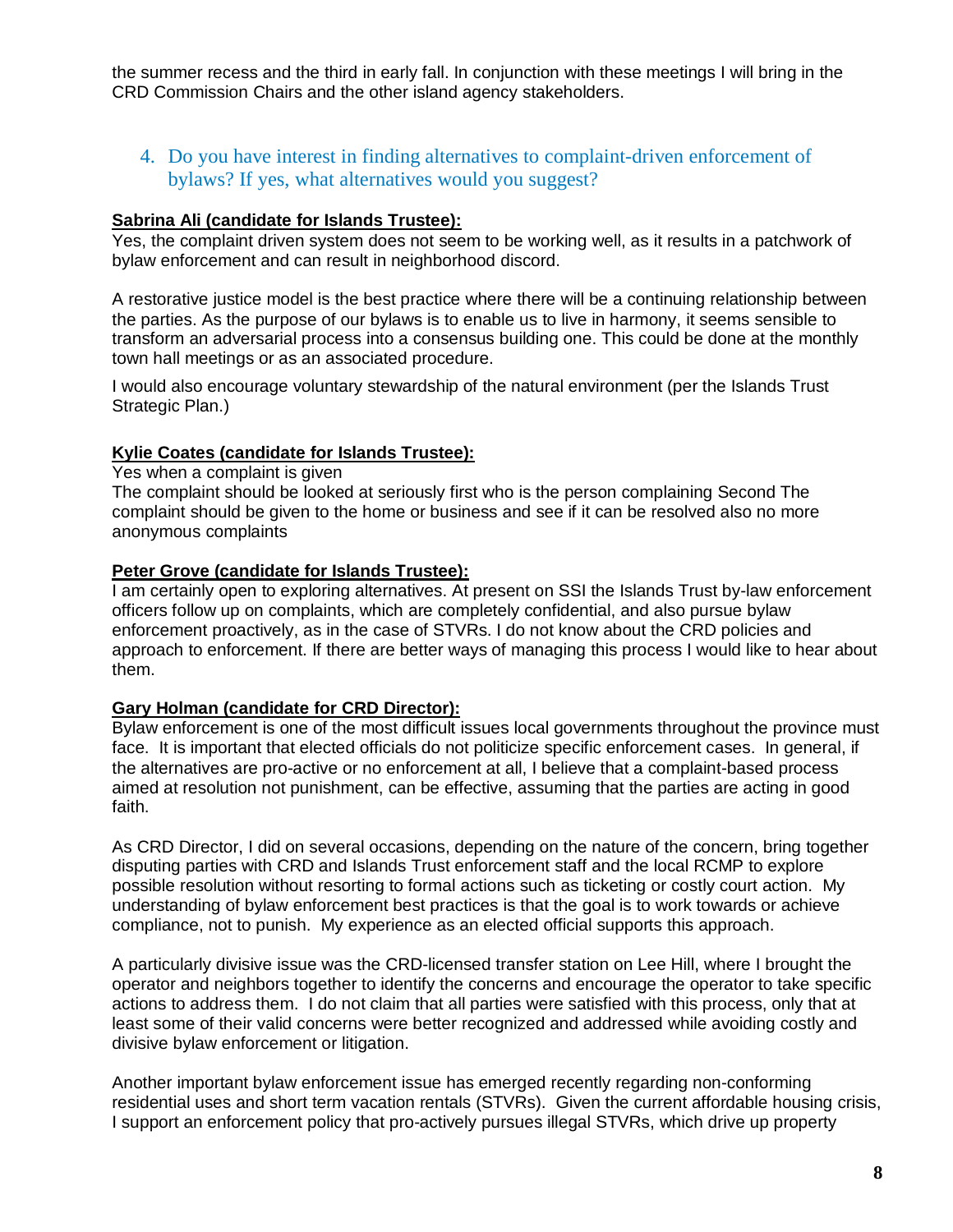values and reduce the stock of year round housing. In this current crisis, I believe that low impact, non-conforming residential uses that are not posing an imminent safety or health threat, should be our lowest priority for bylaw enforcement, and that pro-active enforcement of these situations should not be pursued. At the same time, I would encourage landowners in such circumstances to work with the Trust and CRD to regularize their situations, consistent with the progressive policies of our current Official Community Plan. I would be please to assist with such situations if all parties felt it would be useful.

# **Howard Holzapfel (candidate for Islands Trustee):**

I think enforcement on SSI will always be complaint-driven in the sense that we can't possibly have patrols sufficient to apprehend all lawbreakers and will need citizens reporting infractions. In instances of building infractions by new owners, mandatory reports of condition and applicable bylaws should be provided by the sellers' agents including pending projects in the area. Education by these professionals can head off many future problems.

# **Laura Patrick (candidate for Islands Trustee):**

The Islands Trust bylaw enforcement program should be a mixture of voluntary compliance and enforcement. A voluntary compliance program includes public education, informal resolution, warnings, and alternatives for dispute resolution. People should understand what is expected of them and be provided the tools and shown the pathways to achieve compliance. We do, unfortunately, need to maintain enforcement strategies such as the ability to issue bylaw offence notices, seek injunctions, take direct enforcement action, and to prosecute. These enforcement strategies should only be used for repeat offenders or for severe cases.

I have said that there are some island residents who do not know much about the Islands Trust or that it even exists. If you are learning about the Islands Trust for the first time because you received a notice of bylaw enforcement, then it is clear that the Trust's public education and communication program was not effective for you.

If elected, I will assess the staff resources that are devoted to encouraging voluntary compliance, responding to questions, recording complaints, investigating complaints, and explaining enforcement processes. I will also assess whether staff are considering other alternatives when addressing complaints. For example, staff might suggest or propose amendments to the bylaws if such changes can effectively address our needs, and protect our water resources.

I know that the Trust must do a better job at seeking voluntary compliance through an improved public education and communication program.

# **Robin Williams (candidate for CRD Director):**

Bylaws are in place or a reason and if they are violated and this is a problem then it at least needs to be examined. It is the resolution that needs to be address. From the CRD side the building inspection department should be directed to assist in the resolution of the problem. This generally means bringing building systems up to code. I am also on record as opposing any current moves that would evicted an individual from reasonable shelter until a solution is found to the current near state of emergency in housing that is affordable.

<span id="page-8-0"></span>5. How will you use the numerous reports and knowledge currently available on Salt Spring's water stresses and vulnerabilities to resolve concerns and deliver safer, more sustainable, water to our residents?

# **Sabrina Ali (candidate for Islands Trustee):**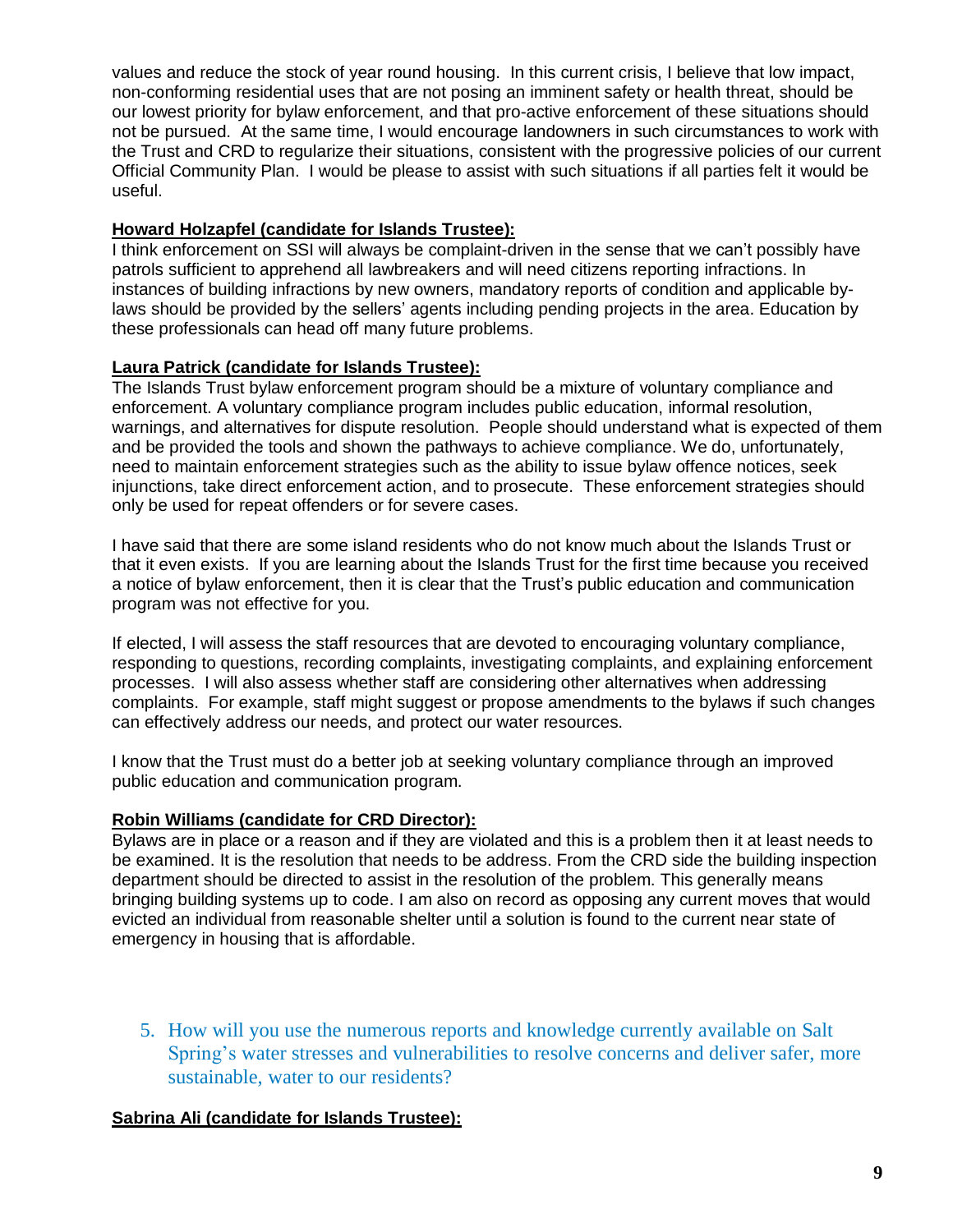I enthusiastically support the development of a comprehensive Water Management Strategy, specifically to address rainwater catchment, gray water and irrigation.

It seems to be a consensus that the development of 'measureables', against which we can chart our progress would be advisable. This would include monitoring and management of species at risk, invasive species and ecological restoration. Clear goal setting includes the development of checkpoints.

I would like to investigate what opportunities exist or can be created to encourage voluntary stewardship and I would look into the appropriateness of restrictive covenants to address water when considering rezoning applications.

I would also consult with those islanders who have water-specific knowledge and work in the field. I would investigate working with CRD to develop tax exemptions for the protection of riparian habitat and investigate all opportunities for government funding.

I would use Development Permit Area designations for protection of the natural environment to protect watershed for community surface water supplies (OCP: A.5.2.6)

I would assist to Coordinate the implementation of the St. Mary Lake Integrated Watershed Management Plan

I would investigate solar domestic hot water rental program (OCP: A.6.2.25)

I would investigate the possibility of having site plans available for new owners for best practices in terms of environmental stewardship.

I would promote community participation in conservation through information sharing and education about private land stewardship options during the town hall meetings.

# **Kylie Coates (candidate for Islands Trustee):**

First of all Salt spring waterworks should be one We are one island

Changing the CRD building code that all new construction must have a 500 gallon Storage tank

And going to the Ministry of environment and asking for a government subsidies on water tanks and gray water Systems

Also building water catchment systems and a Multi Island water storage System that can be used a drought or even an earthquake As emergency water

Writing Reports are good but it seems like all we're doing is writing them and not getting anything done

# **Peter Grove (candidate for Islands Trustee):**

No one can "resolve" the concerns about water, but we must certainly strive to improve the way we manage and protect this essential resource. The issues are many, from mapping and identification of groundwater, to storing of surface and rainwater, to distribution, to safety. Many agencies are involved including the Islands Trust, CRD, the provincial government and the improvement districts such as North Saltspring. North Salt Spring Water certainly has its challenges, which are well known in our community. They have served their ratepayers well and do an excellent job. Unfortunately the realities of infrastructure replacement costs are such that they must make some significant changes. Negotiations are presently underway with the CRD for a long term solution. SSIWPA, consisting of representatives from all the agencies involved with water services on the island, has done good work for the island. It is in the process of developing a long term strategic plan which will help our community assess its value.

# **Gary Holman (candidate for CRD Director):**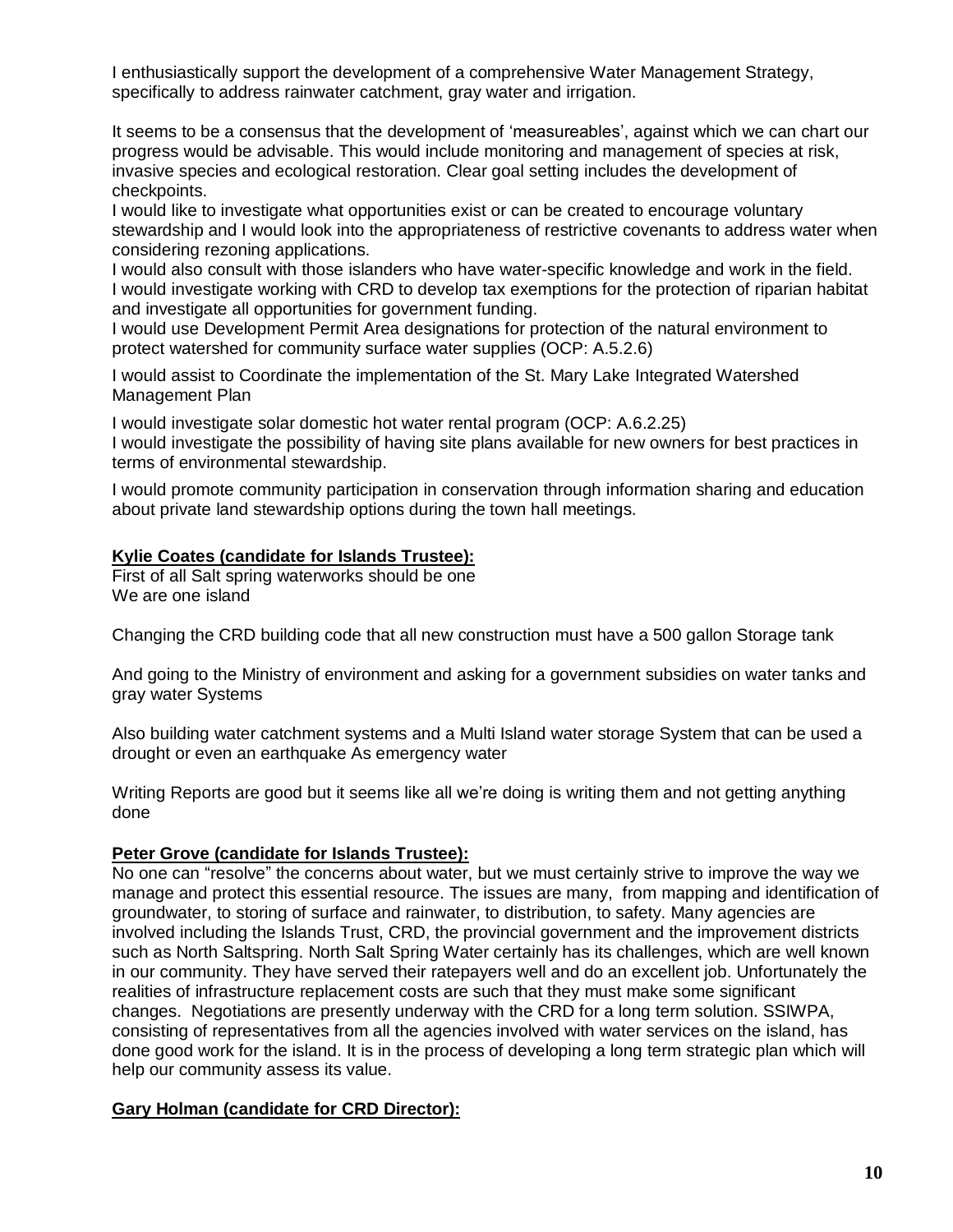Water governance involves a number of agencies, each with their own jurisdiction and available tools. At a broader level, I support the continuation of the SSI Water Protection Agency (SSIWPA) on which a number of such agencies sit, and which represents an evolution of the Water Council that I first established as former CRD Director. I believe that SSIWPA, which has just developed a strategic plan, can be more effective and that the CRD can play a stronger, more constructive role.

The most pressing water-related issue facing SSI today is the moratorium on new water connections in the North SSI Water District (NSSWD), which is a key obstacle to five affordable housing projects, one of which is on the CRD Drake Road property, proposed in the Ganges area. All of these projects are developing alternative water supplies such as drilled wells and rainwater catchment, and aggressive conservation measures including use of grey water for toilet flushing. The CRD can play a role in assisting with such initiatives, depending on the specific circumstances, for example with gas tax funding, regulatory reforms, or advocacy.

Water conservation measures should be more broadly encouraged or mandated in all water districts through metering (which most water districts already have) and progressive water use rate structures, and possible financial incentives (e.g., rebates) for water conservation retrofits in residential and commercial uses. All water districts should be undertaking supply and demand studies, taking into account build out potential and the long term effects of climate change, as has NSSWD, to avoid future water supply shortages. Studies of groundwater supply capacity and vulnerabilities, should continue and more monitoring wells established, for example under the auspices of SSIWPA.

The Ganges treatment plant currently pumps millions of gallons of waste water, treated to almost potable quality standards, into Ganges Harbour. This is a waste of a scarce resource. I will secure funding for more detailed feasibility analysis, including an update of marketing analysis I initiated as CRD Director, and eventual construction of water reclamation facilities and distribution. School District 64 has reaffirmed its interest in using reclaimed water to irrigate its playing fields and in contributing to further feasibility work. I will also pursue a partnership between the CRD, NSSWD and the SSI Fire District regarding distribution and storage of treated waste water for fire fighting and other non-potable uses. CRD already contracts NSSWD to operate some of its water utilities on SSI. Both agencies continue to discuss the possibility of further integration of their operations, which could enhance coordination and provide administrative and other efficiencies, a process I support. NSSWD ratepayers would have to approve any formal integration.

Climate change is already resulting in longer drought periods during the summer, which means that storage of water will become increasingly important over time. CRD building bylaws and other rules should be reviewed and changed when they are creating unnecessary obstacles to investments in rainwater catchment. Island Health currently does not have a regulatory standard with respect to rainwater catchment for (*the remainder of this response was deleted, as it exceeded the 500 word count limit).*

# **Howard Holzapfel (candidate for Islands Trustee):**

Conservation must be the first step with mandatory refitting of houses when being sold to new owners. Fresh water sources on the Island constitute a common resource and should be regulated as such with permits required for new wells. Water should not be pumped out of the watershed where it falls. We don't have a water problem - we have a water storage problem whether from roof drainage or from sources that ultimately run off the land. I propose working with NSSWWD to install a largecapacity tank to both pressurize the Ganges area distribution system and provide fire-flow for the safety of the Ganges community.

#### **Laura Patrick (candidate for Islands Trustee):**

**We can do better** by managing and conserving our water supplies and employing standards to ensure long-term ecological sustainability of our watersheds while encouraging ecologically-sound housing solutions.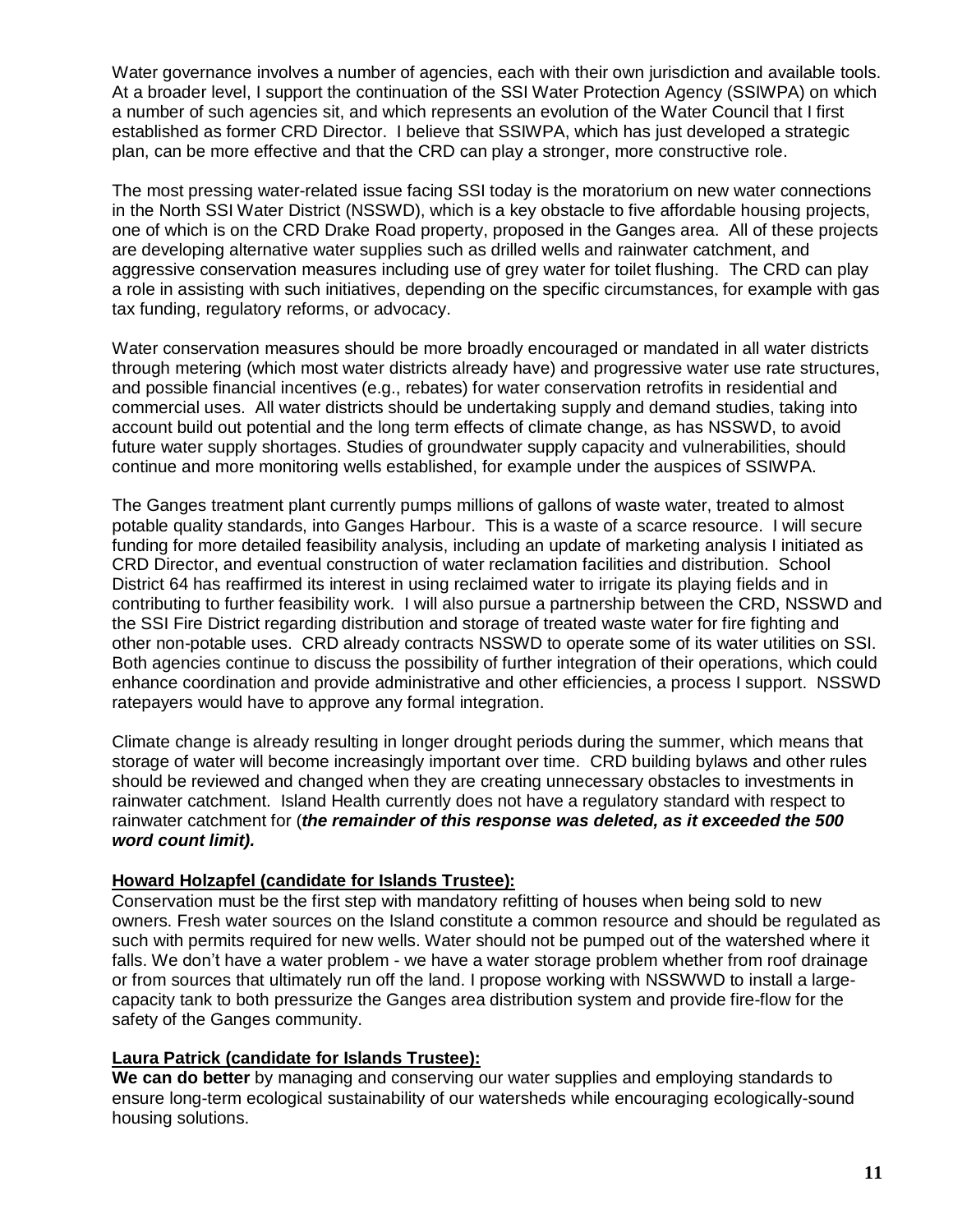I understand the fragility of our island's freshwater supplies and the increasing stress of a warming climate. We must develop a culture of water conservation within the Trust Area. We should consider evolving the Salt Spring Water Protection Alliance (SSWPA) to a Trust Area-wide conservation authority. We need to consider changes to the building code to allow, for example, ultra-low water use fixtures, dual plumbing and rainwater collection systems. These are not new concepts and have proven effective in other communities.

We need to find the right partners to offer incentive programs to help existing homeowners upgrade their homes with water conservation features. We need an education program about water conservation that targets residents, farmers, businesses, visitors, and schools. Real estate agents across the Trust Area should inform prospective purchasers as to why conservation is necessary to sustain the island's water supplies. We must and can live with the water resources we have on our islands - communities within the Trust Area can be healthy, vibrant, and live in harmony with the natural environment, both for today and, more importantly, for tomorrow.

With our island's natural water resources interconnected, our approach to managing and distributing these resources must be interconnected as well. I will work to improve coordination and collaboration with the Trust, CRD, the water improvement districts, and other island organizations to better share knowledge and technical expertise and understanding. I will advocate for increased water conservation measures across all organizations and uses of water resources on the island.

# **Robin Williams (candidate for CRD Director):**

It is clear Salt Spring needs to make several break thought's in water management. The most significant are in rainwater catchment, reclamation and reduced demand. I see to the installation of a CRD "Green Practices " policy for all new infrastructure construction and upgrades. Finally I want to see Salt Spring and the Southern Gulf Islands receive a seat on the Island Health Board and lobby which controls many water related issues for the island.

# <span id="page-11-0"></span>**Health and Community:**

<span id="page-11-1"></span>6. How would you support the proposed Salt Spring Community Health Centre so that it is completed in a timely and effective manner?

# **Sabrina Ali (candidate for Islands Trustee):**

The Salt Spring Community Health Center is a worthy initiative. I would do whatever I could to promote community wide access to primary health care services. I would be pleased to continue to work with Community Services on Salt Spring Island and the Community Health Center under their Intermediary Agreement.

I support any initiative that will provide holistic health care to our community, particularly to vulnerable populations, especially bearing in mind that statistically 2500-3500 residents of our island are without a family doctor. This initiative would take pressure off emergency room doctors and staff.

It is vital to get this moving to support the health of our entire community.

# **Kylie Coates (candidate for Islands Trustee):**

Working with Lady Minto Hospital I would ask that the Old bottom examining rooms be turned into a walk in clinic

Also opening a auxiliary clinic in Fulford this clinic would take pressure off Lady Minto Hospital emergency room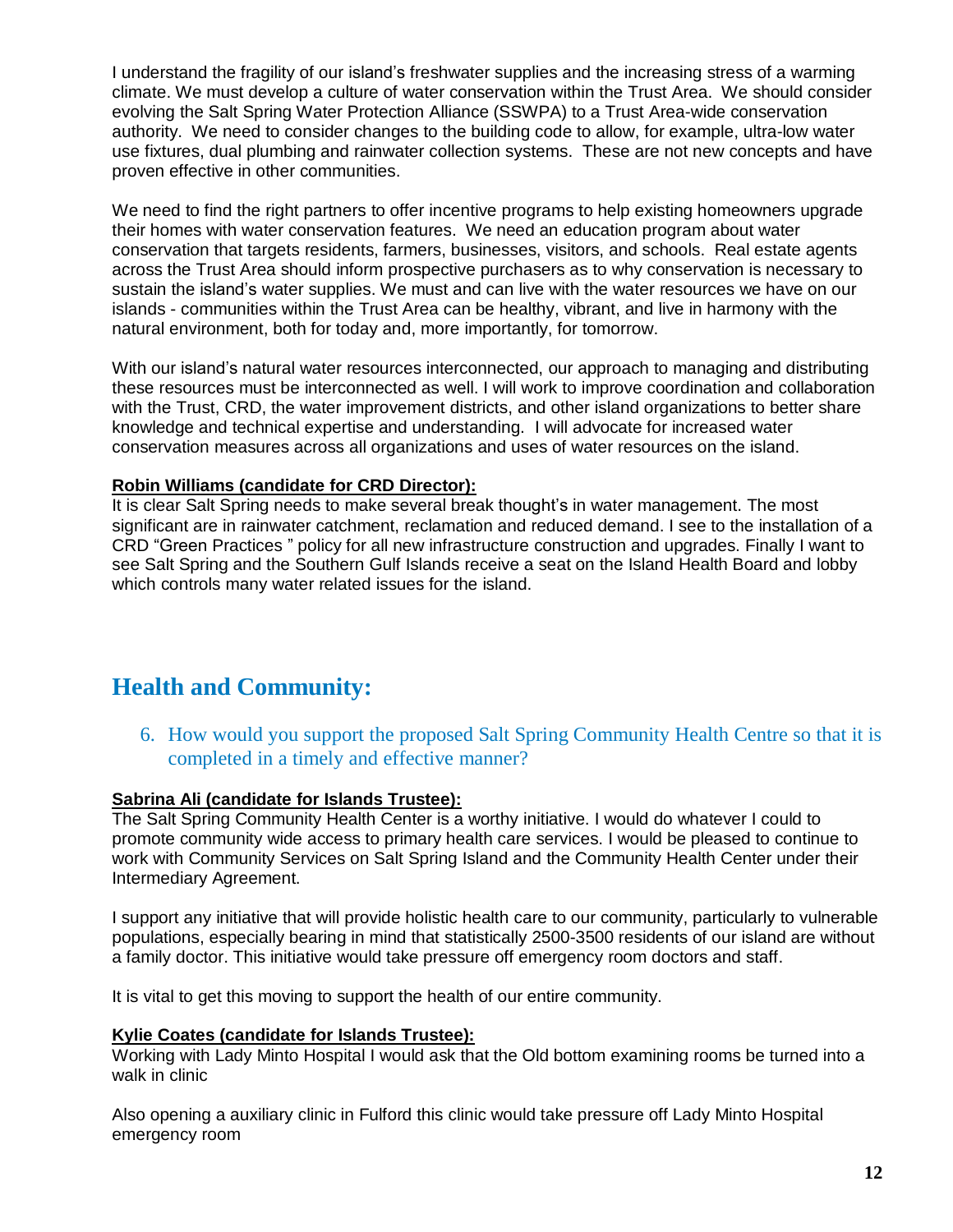And I'm hoping this two walk in clinics would work with the hospital

# **Peter Grove (candidate for Islands Trustee):**

The health care centre is in its very early stages of development. It needs a business plan before anything else can happen. I certainly support the idea and believe it could be extremely beneficial to our community. If it does move ahead i would hope to play a part.

# **Gary Holman (candidate for CRD Director):**

CRD funding, ideally in partnership with fundraising by the Community Health Centre Society and other agencies, could assist with a needs and feasibility assessment that would identify gaps in health care services. The needs assessment would involve consultations with the Ministry of Health, Island Health, the Division of Rural Practice, and local health professionals. The feasibility assessment could identify possible locations, nature and scale of facilities, suitable and interested health professionals, and estimated capital and operating costs, all of which would support the development of a business plan.

With a business plan in place, the next step would be to advocate for regional and senior government funding to establish and operate the facility. While grant funding is ideal (including from the CRD hospital district function which I secured as CRD Director for the upgrading of Lady Minto), modest CRD tax support (subject to referendum) may play a role in establishing a health centre. As former MLA, many of my former Opposition colleagues are now Ministers of the Crown. I also have a good relationship with our local MLA and as former CRD Director, with many current and hopeful CRD Board members

# **Howard Holzapfel (candidate for Islands Trustee):**

This is basically an Islands Health issue and I'm aware of shortfalls in health delivery particularly in areas of mental health. I support any plan that can improve our health services on the island. I have experienced excellent care for physical ills.

# **Laura Patrick (candidate for Islands Trustee):**

I recognize and support the work of the Salt Spring Community Health Society. Recently, I attended their discussion in September 2018 where Peter McKenna, CEO of Rideau Community Health Services presented. Peter shared a story about how community health services evolved and expanded within the Rideau community. I am committed to supporting the Salt Spring Community Health Society's efforts to understand our islander's needs and to develop a proposal for Community Health services. As Local Trustee, I will work with this society and other community groups interested in creating a Community Health Centre to conduct community visioning and engagement, and to find appropriate land for such an endeavour.

# **Robin Williams (candidate for CRD Director):**

I am currently one of fifty members of the Lady Minto Hospital Foundation. As such I am aware of both the SSI Community Health Centre and the proposed Emergency Room expansion. Currently Salt Spring provides \$917,308 dollars or 13.7% of our CRD budget to Victoria towards the Hospital District Victoria. We need to access this fund to support the two expansions. Further I will lobby for a seat on the Board of Island Health (VIHA) for Salt Spring and the Southern Gulf Islands. Getting these two facilities build is all about funding and I will go to work at the CRD Board and provincial level for this.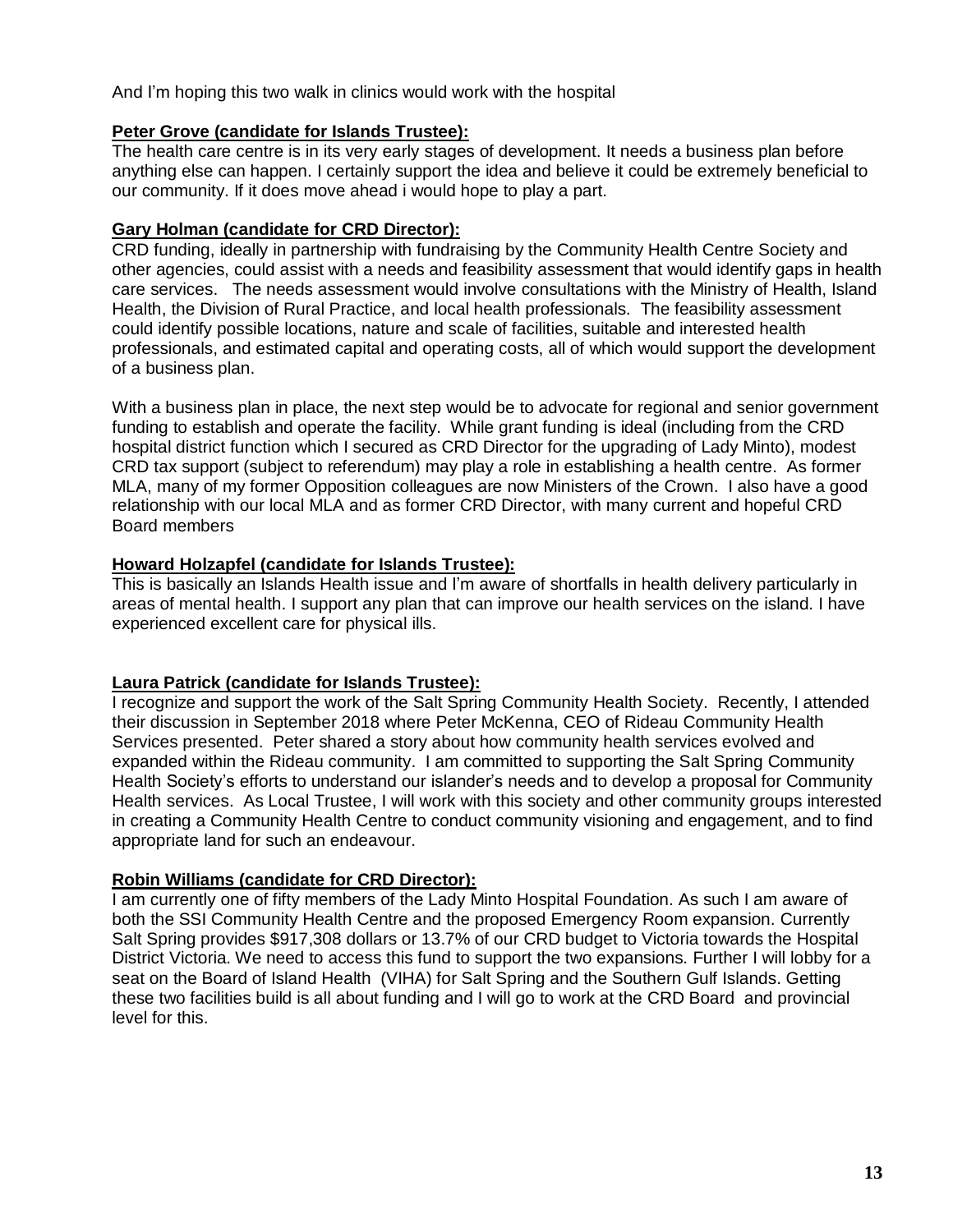<span id="page-13-0"></span>7. What would you do to bring the current Land Use Bylaws in line with the OCP's support for alternative housing options to allow innovative projects that support our most vulnerable community members and farmers (i.e. tiny homes, mental health housing, land sharing, cooperative housing?)

# **Sabrina Ali (candidate for Islands Trustee):**

Any bylaws that are not in line with the OCP are capable of amendment. I would encourage broad community consultation prior to amendment.

I would particularly look at the bylaws affecting secondary suites to see how affordable, safe and ecologically harmonious living situations can be achieved.

I would support the Salt Spring Island Watershed Protection Authority (SSIWPA) working with the North Salt Spring Waterworks District to find solutions to water quantity issues in relation to secondary suites (Bylaw 471)

# **Kylie Coates (candidate for Islands Trustee):**

This question is tricky we must look at water use and sewage first to make sure that these two systems will cope

# **Peter Grove (candidate for Islands Trustee):**

This is a job for professional planners. Development proposals for affordable and/or alternative housing which are supported by the OCP have received ready support from the current LTC and, I would expect, from the next one. Land Use Bylaws can and have been changed to meet those proposals. With the OCP review which I hope will be implemented next term, will come an LUB update.

# **Gary Holman (candidate for CRD Director):**

The Official Community Plan (OC) and Land Use Bylaw (LUB) are under the jurisdiction of the Islands Trust, although CRD Director can advocate for changes. Our current OCP, which is likely to be reviewed in the next 4 year term, is already very progressive with regard to policies supporting affordable housing projects and innovative tenure arrangements. In my experience as a community activist and CRD Director, the Trust has always been very supportive of such projects, but only with safeguards, terms and conditions (e.g., housing agreements) to ensure that promised community benefits of proposed housing and land tenure changes are actually provided and guaranteed in perpetuity. Making such changes "pro-actively" (i.e., without conditions) runs the risk of the benefits of rezoning being captured by for profit interests.

Some of the 7 affordable housing projects now underway (e.g., particularly Croftonbrook) will address some of the housing needs referenced above. Also, as I have noted earlier, the CRD could play a role in facilitating low cost, unconventional housing through regulatory reforms (e.g., building bylaws) and bylaw enforcement policies. The CRD also plays a key role in providing supporting services such as waste disposal, rainwater catchment, pathways and public transit. Another role of the CRD Director is to advocate for funding from regional, provincial and federal agencies, for example from the CRD Regional Housing Trust Fund, into which I opted Salt Spring in 2006, and which funded projects such as Murakami Gardens.

As President of Abbeyfield, I worked with Island Women Against Violence to establish and fund the Cedars transition housing for women fleeing abuse. This project renovated an existing B&B. The repurposing of existing housing may avoid current NSSWD water restrictions, and is a low cost housing alternative suitable for a range of needs, including workforce housing, which some employers have been establishing.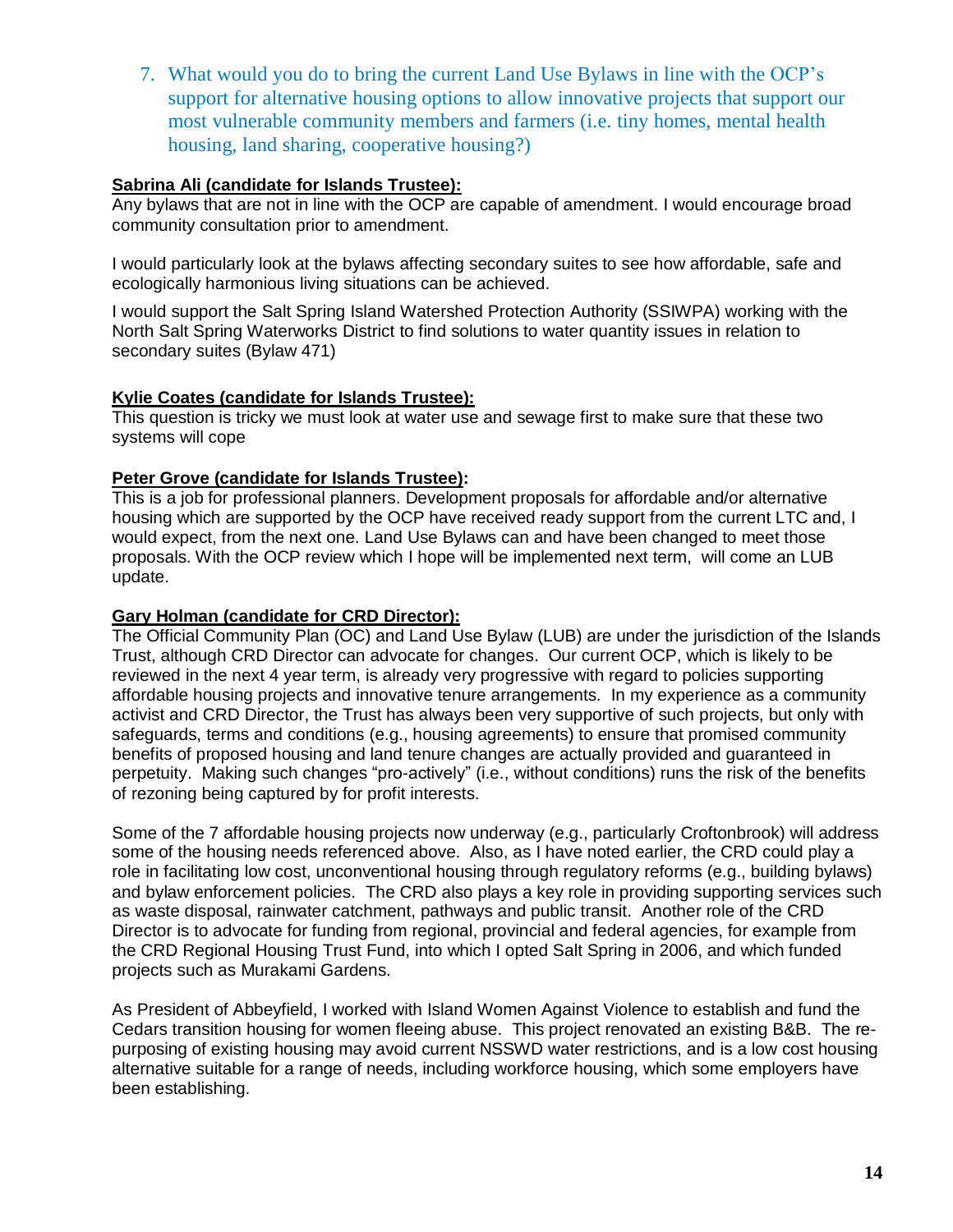Farmworker housing is another aspect of affordable housing on SSI, and could be a key factor in increasing local food production. It is possible, but difficult, to gain Agricultural Land Commission support for farmworker housing on ALR land. I understand that Islands Trust land use bylaw changes could facilitate such housing, subject to ALC approval, but it will be important to ensure that this housing is actually affordable and used for farmworkers, does not alienate productive farm land, or ultimately result in the for profit subdivision of, or increased speculative pressure on the ALR. SSI's OCP also allows agricultural activities on non-ALR land, the zoning for which is solely controlled by the Trust. However, the same caveats about farmworker housing on non-ALR land also apply.

# **Howard Holzapfel (candidate for Islands Trustee):**

I support affordable housing especially in the Ganges core which can support densification with adequate water and sewer services. In the rural areas of SSI, I believe in preserving both the rural character and the agricultural uses of the land. Several attempts have been made by owners of rural land to create rental housing on their properties. We should be cautious here that these private projects don't destroy the ambiance the drew us to Salt Spring. For housing projects outside the Ganges core, the property owner must recognize that proper water, sewer, and traffic mitigation must be addressed and support by neighboring property-owners enlisted.

# **Laura Patrick (candidate for Islands Trustee):**

Our Official Community Plan (OCP) lays out a vision and sets objectives that "preserve and protect human diversity in our community by ensuring that the island's people are accommodated by a broad spectrum of appropriate and accessible housing and facilities." However, our Land Use Bylaws restrict housing options. As Trustee, I will explore a number of actions that could bring current Land Use Bylaws in line with the OCP's support of alternative housing options, such as:

- Analyze the Land Use Bylaws, section by section and zone by zone, to identify where there are overly restrictive impediments to: secondary suites, tiny homes and other alternative housing options.
- Identify the bylaw amendments that will allow for more housing options that are consistent with our community's character and work within our limited resources.
- Determine what people actually need for water, rather than rely on overly conservative engineering figures.

The following are some examples of changes to Land Use Bylaws that could result in more housing alternatives:

- Agriculture zones, A1 and A2, have more restrictions than mandated by the Agricultural Land Commission (ALC). Remove these restrictions to make them consistent with the ALC.
- Allow secondary suites in dwellings connected to community water supplies to use an alternative water supply, such as rainwater collection.
- The current Land Use Bylaws do not have an option for low impact cluster housing within an ecovillage zone. Conduct community consultation to explore creating an ecovillage zone.

# **Robin Williams (candidate for CRD Director):**

As a member of the Islands Trust Conservancy Board (ITC) I have raised the issue of having the ITC look into holding covenants on farm land to allow and police real farm worker housing on farm properties. I have received some resistance particularly from the Chair who feels this is outside our jurisdiction in the act. The ITC does own one rental property on SSI which tends to contradict this. In short on the Trust side more can be done through innovative thinking and action.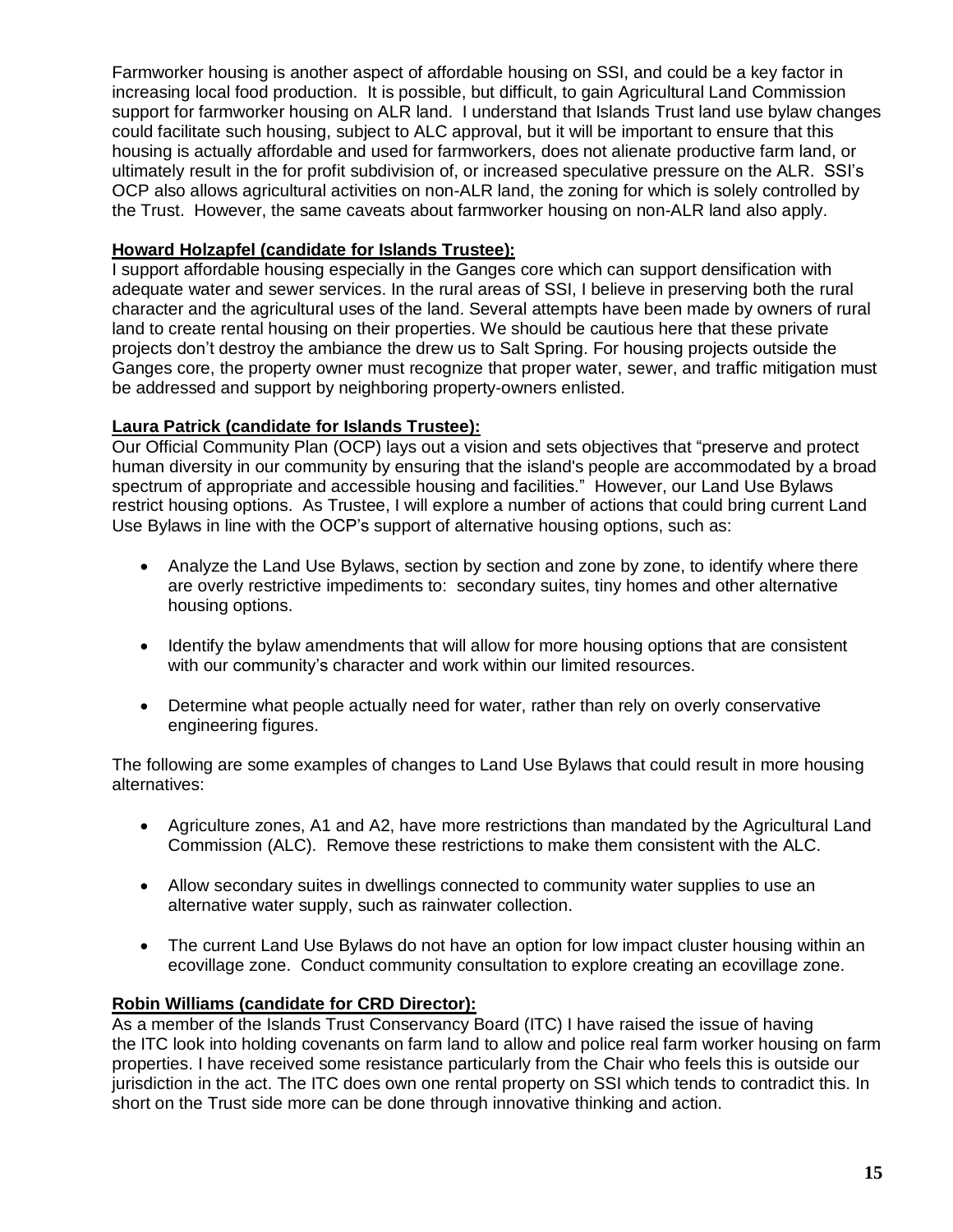I also support the increase of zoning densities in the upper Drake Road area abound the Lions Hall. I am a big supporter and adviser to the Dragon Fly project and want it returned to it's original ownership concept. This will require fixing the water district requirement problem.

The actual land use bylaws are actually under control of the Island Trust and I am running for CRD Director. With this understood, I come with significant building experience, I have also taken the Linda Adams Planning Course and will support the Trust how I can as they deliberate bylaw and OCP changes.

# <span id="page-15-0"></span>**Environment:**

<span id="page-15-1"></span>8. CRD Only question: When making a cost-benefit analysis for a capital project, how would you account for the environmental impacts of that project, and what priority would you place on minimizing these impacts?

# **Gary Holman (candidate for CRD Director):**

Depends on the project. Some projects (eg, liquid and solid waste, cycling/pedestrian/EV charging infrastructure, expansion of public transit, waste water reclamation, water/energy conservation investments) are already primarily driven by environmental factors. For new buildings (eg, fire hall, library, pool, CRD main offices), typically the level of energy and environmental standard (e.g., such as various levels of LEED certification) is analyzed in terms of incremental capital costs versus future energy and water savings.

The location of projects is an underrated factor. It is important from a GHG emission perspective, to keep settlement patterns compact. That is why our OCP stipulates (and I have always advocated) keeping the library and affordable housing in or near the villages, or at least within easy access to existing public transit routes. (Although not a CRD project, bylaw changes legalizing suites and cottages, which could reinforce already dispersed, car dependent settlement patterns, should be considered through this lens. A study that I helped fund as CRD Director undertaken by the Pembina Institute indicated that transportation GHGs are a far more important factor in location of new housing than energy efficiency of housing itself.) Parking policies can also promote GHG intensive sprawl. Short term parking congestion issues in Ganges (e.g., on Saturday market day in the summer) creates pressure to spend scarce tax dollars on parking which can further promote car use.

# **Robin Williams (candidate for CRD Director):**

As previously mentioned I will implement a "Green Practices" policy that currently does not exist. This really needs to be considered and incorporated ideally at the design phase. SSI is going to have up to 40 million dollars of infrastructure projects over the four year term. So we have a good place to start. As a simple example the pool roof currently has no rain water catchment that could be provided to the garden next to it. This garden current uses drinking water from North Salt Spring.. There is a really simple and inexpensive fix here. Long term I want some solutions that are viewed as "world class". I want to see this kind of leadership integrated into all CRD activity on the Island.

# <span id="page-15-2"></span>9. How would you promote environmentally sustainable transportation on Salt Spring?

# **Sabrina Ali (candidate for Islands Trustee):**

I would like to see public transit extended north beyond Fernwood to North Beach Road.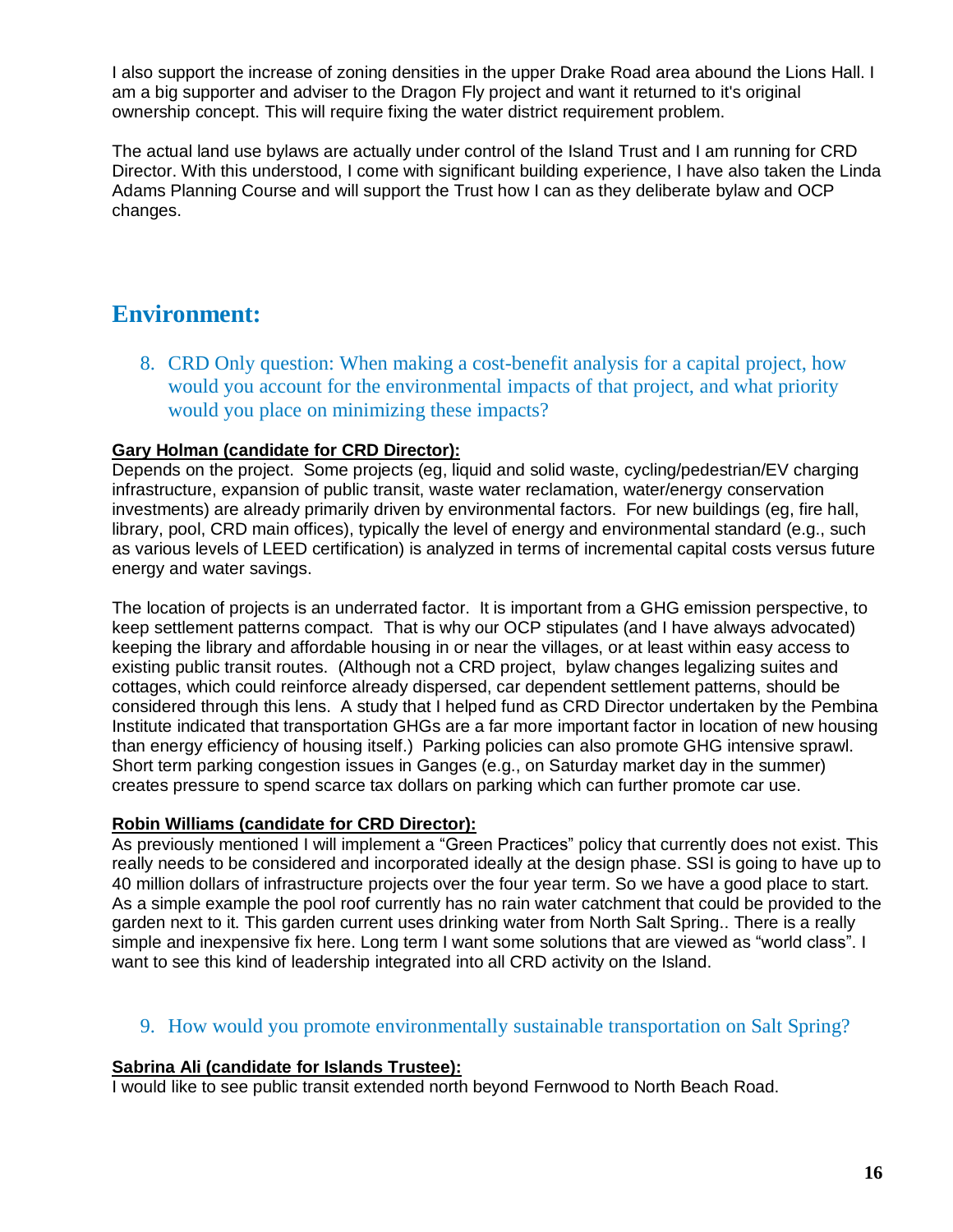I would definitely give priority to those initiatives that leave green spaces and are accessible by walking, biking or public transit

I would investigate the creation of separate bike paths, not on the road.

I would encourage incorporating alternative transportation (walking, biking, public transit) into any proposals we consider.

### **Kylie Coates (candidate for Islands Trustee):**

By promoting and expanding our bus service and by creating better bike lanes and more of a bike friendly environment also asking BC ferries to get rid of their two dollar charge for bicycles

Also asking some of are businesses to maybe starting a carpool system

#### **Peter Grove (candidate for Islands Trustee):**

N/A a CRD matter

#### **Gary Holman (candidate for CRD Director):**

As former CRD Director, I established the first public transit system on SSI, now the most successful of its kind in BC, and the CRD Transportation Commission which oversees transit and builds and maintains cycling and pedestrian pathways in partnership with Island Pathways and MOT. The Transportation Commission, which also includes parking management as part of its mandate, is still unique in among rural (unincorporated areas of) BC.

One of my priorities as CRD Director will be to expand our public transit and pathway/bus shelter network. BC Transit has indicated that it can fund a significant expansion of the transit system in 2019. This will require matching operating funding on a roughly 50/50 basis from Salt Spring, which may be at least partly possible from growing fare revenues, and on the capital side from federal gas tax transfers. I also believe that the Transportation Commission and BC Transit should be considering the feasibility of some form of Handi Dart service, perhaps in partnership with community groups such as Greenwoods.

We need to complete the North Ganges Transportation Plan, which I developed as CRD Director. The first phase of the project has been completed, but the second phase extending into Ganges and up Rainbow Road, has yet to begin despite taxpayer approval of funding four years ago. Once this project is completed, the next priority would be to extend pathways up the increasingly busy and dangerous Ganges Hill. The good news is that MOT has indicated Ganges Hill would be one of its priorities for future road upgrades in the Fulford to Ganges corridor, which bodes well for potential partnerships.

Through innovative partnerships between the Transportation Commission, Island Pathways and MOT (called Partners Creating Pathways) we have been able to build \$1 million in pathways at a local taxpayer cost of about \$250,000. This partnership, which in recent years has encountered some administrative obstacles from MOT and CRD, must be renewed so that the next pathway connecting Baker Road to Central Hall (with SSI Foundation and gas tax grants already committed) can be built. The CRD has also just begun to invest in the extension of the CRD Parks' Regional Trail to SSI, prioritizing the Vesuvius to Central Hall portion. BC Ferries is also committed within the next few years to upgrading ferry parking to remove vehicles from the road. We also need to ensure that pedestrian and cycling use on Fulford Hill is made safer, and this may require a partnership with the Transportation Commission, MOTY and Island Pathways.

Pathway building, as with conservation purchases, is most successful when approached as a partnership. I propose to establish a permanent inter-agency group focused on completing the entire CRD Regional Trail which extends from Vesuvius to Fulford, comprised of organizations such as the CRD Transportation Commission, MOT, Island Pathways, CRD Parks, BC Ferries, and the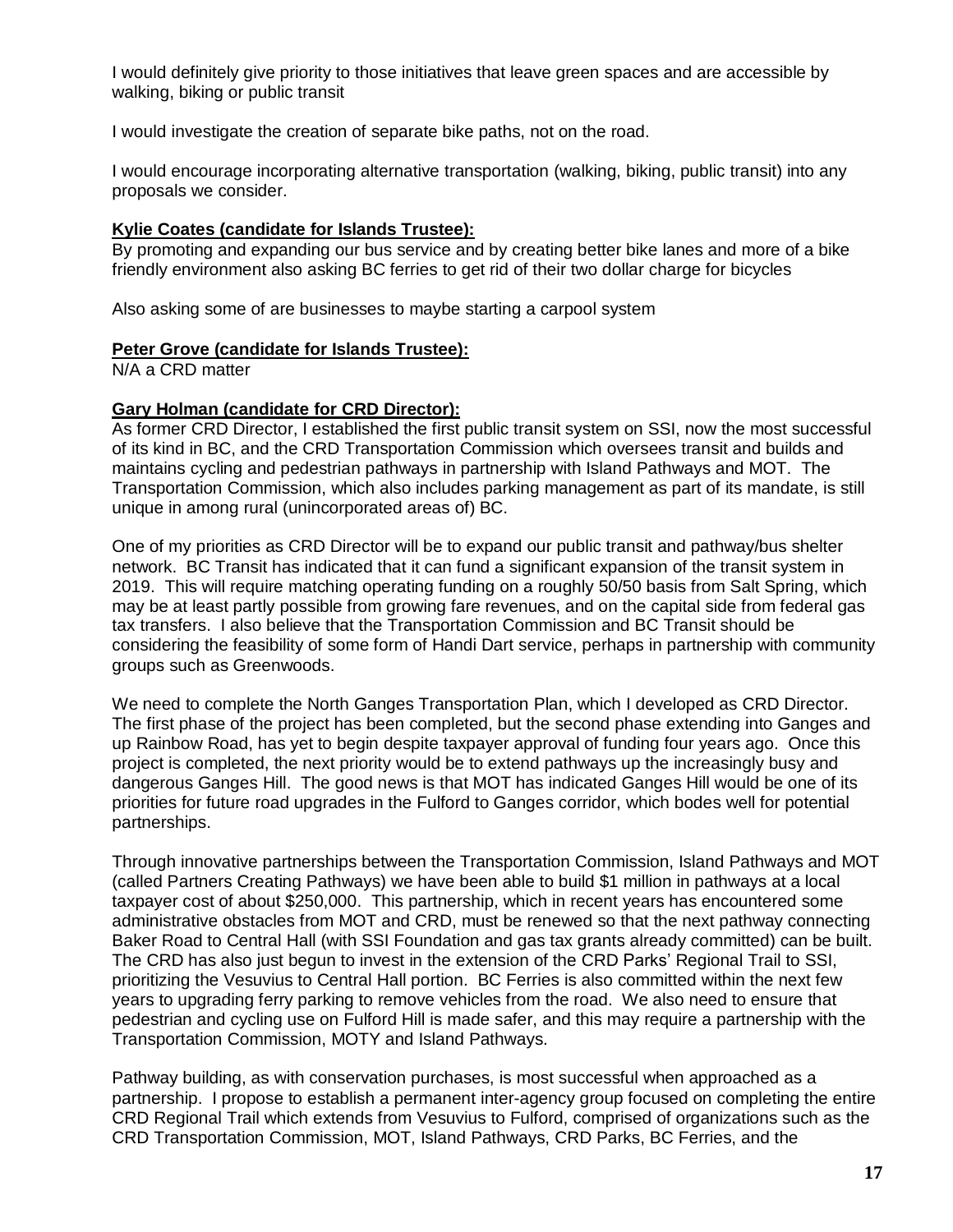TransCanada Trail. This body, modelled on other inter-agency initiatives such as the South and West SSI Conservation Partnership, (which I established and culminated in the protection of *(the remainder of this response was deleted, as it exceeded the 500 word count limit).*

### **Howard Holzapfel (candidate for Islands Trustee):**

I support the expansion of use of electrical vehicles with more charging stations and dedicated parking. Also, the next bus for our transportation system should be an EV or hybrid vehicle. I am working with Chief George to replace a current gasoline-powered utility vehicle with an EV. Dedicated bike lanes should be integrated into the roadways during their next paving cycles.

### **Laura Patrick (candidate for Islands Trustee):**

While appreciating that many in our community are already voluntarily reducing their ecological and carbon footprints, **we can do better** by doing even more to achieve greater reductions through innovative incentives, policies and bylaws. **We can do better** at planning the future of our community. We must realistically consider the benefits and challenges of tourism as well as the impacts of climate change.

I fully support more vehicle charging services here on Salt Spring, including services for commercial vehicles. We need to seek efficiencies in the ways goods and services are transported on and off the island. As the Vice Chair of the Community Economic Develop Commission (CEDC), I am pleased to report that the CEDC is exploring opportunities for island businesses, big and small, to better cooperate and share business services including transportation. Efforts like these have the potential to moderate the growth of commercial traffic.

Transitions Salt Spring's EV Group has done a remarkable job of helping our population of ecoconscious islanders to adopt EVs at a much higher rate than anywhere else in Canada. I think Salt Spring is an ideal test bed for new innovation. Following the Green Services cohort of the Rural Business Accelerator, CEDC commissioners Holly MacDonald and Francine Carlin have received tremendous support from Adam Olsen and the Chamber of Commerce to have Salt Spring designated as a green business pilot location.

Presently, the Islands Trust supports car sharing and electronic meeting attendance to reduce car trips. I believe the Islands Trust must be a leader in green transportation practices to set an example for other organizations operating in the Trust Area. I expect Islands Trust to reach 100% EV within its fleet within a reasonable time period, and aim to have EV charging stations at places of employment to service employee-owned vehicles.

Climate action could be better addressed within the Official Community Plan (OCP). I would expect Transitions Salt Spring's EV Group to participate in identifying how the OCP could be improved to guide the location of EV services in our villages.

We need to help islanders to reduce their dependence on cars. I believe we need to explore options to create community car share programs, expand the bus system and expand our efforts to build bike and pedestrian pathways. When we revisit the OCP, we can explore more options to reduce our dependence on cars.

#### **Robin Williams (candidate for CRD Director):**

I am a strong supporter of the electric vehicle group on Salt Spring Island and hope to see the same success with electric bikes. I will allocate community works funding for this. We are also looking into low speed lower cost electric vehicles at the Transportation Commission (SSITC). Also at the SSITC which I have chaired for the last four years we operate the most successful rural bus service in the province. This is the result of a significant capital plan we put in place about five years ago. Finally I will implement an electric parking shuttle service for the 2019 which should also function as a Ganges people mover.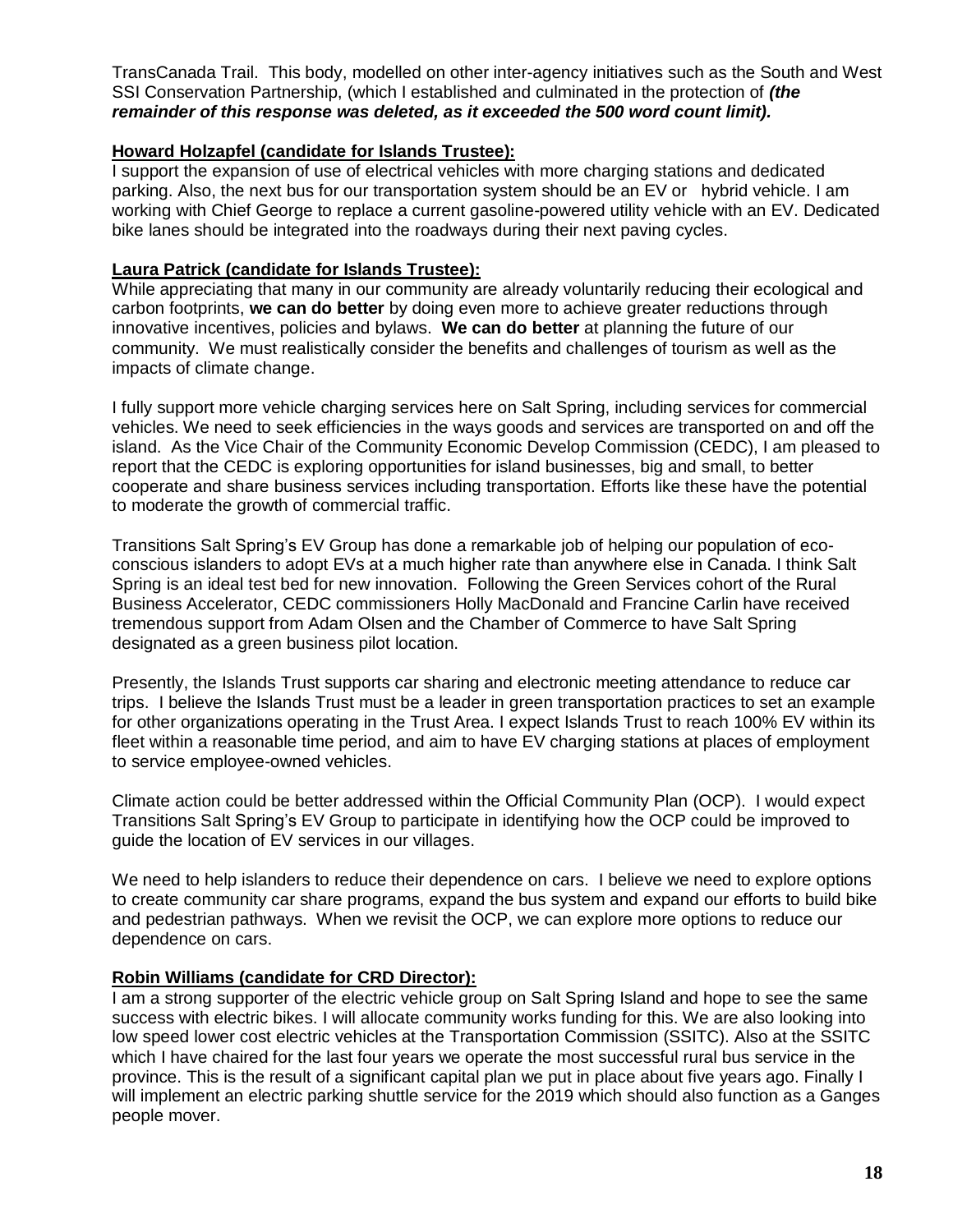# <span id="page-18-0"></span>10.What are the top three challenges facing the natural environment of Salt Spring, and what steps would you take to address these challenges?

# **Sabrina Ali (candidate for Islands Trustee):**

A. The impact of a seasonal occupancy. The stresses on water, sewage, traffic, land use, and our emotional well-being are dramatic due to our seasonal occupancy. This needs to be addressed in a cohesive manner, with all 6 silos adopting a comprehensive seasonal occupancy management strategy.

B. The expanding population base. I would follow a best practices model. Education and monthly town hall meetings that include information about the capacity of the island in terms of water, sewage, conservation, and the emotional well being of residents, following a voluntary stewardship model.

C. Large volume marine traffic. I encourage and support our opposition to the KM and will do whatever I can to continue to bring attention to the precarious state our fragile ecosystem is now in.

### **Kylie Coates (candidate for Islands Trustee):**

Climate change Droughts and fire

Littering Beer bottles and cans And just basic garbage

Abandoned boat Sinking and polluting the local beaches and oceans

Getting a rain catchment system in place will help with droughts

Also working with the local fire department and community to get a fire action plan set up Either to prevent or to deal with a major fire

To raise the deposit on beer bottles and cans to something a little more significant that you won't simply throw them away also trying to get restaurants and Takeaway food on the island to get rid of Styrofoam and plastic and get a better environmental option

Reminding local islanders that garbage on the side of a road makes are island look dirty

As for abandoned boats

Trying to find the people that have abandoned them it's a must

Identifying Boats that are about to sink or have pollutants

#### **Peter Grove (candidate for Islands Trustee):**

Lack of water in the summer; the risk of forest fires; increased population

We must improve water collection, storage and distribution methods. To a large degree this falls under the control of the CRD but the Islands Trust can play its part by enabling and/or requiring better management in the projects it approves. It can also advocate for changes to building codes and islands health requirements to put less of a strain on groundwater and on our existing lakes and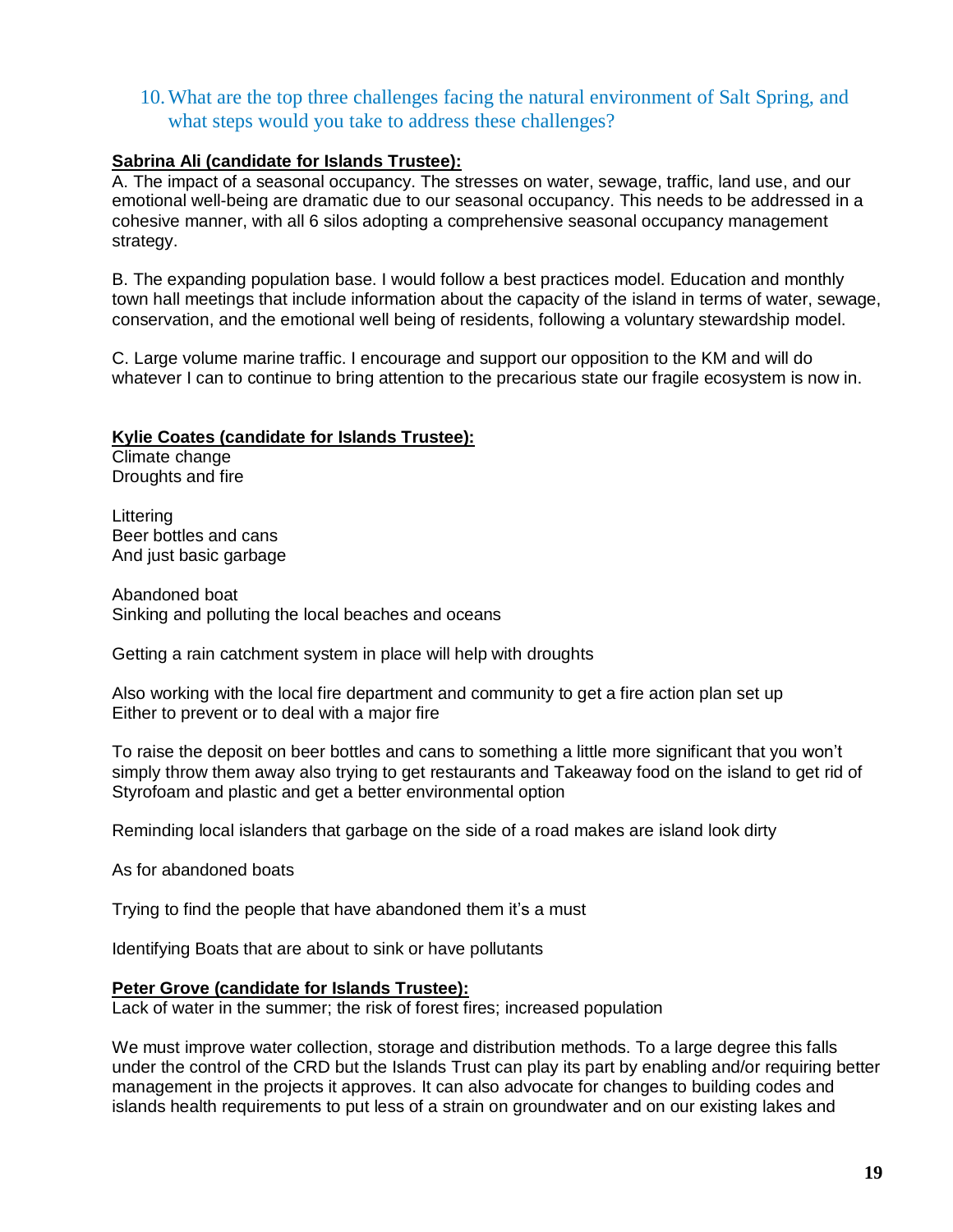reservoirs. All new builds should include rainwater collection systems and this can be a requirement through zoning.

Firesmart Canada provides a great deal of information about construction methods which reduce the dangers from fire. Our forests need to be managed in ways to reduce the risks. A task force consisting of representatives from Salt Spring Fire, the CRD, Islands Trust , First Nations and the Ministry of Forests Lands Natural Resource Operations and Rural Development should be put together to address these important issues.I will be meeting with our Fire Chief to see what the Islands Trust can do to assist.

Increasing population can certainly challenge the natural environment of our island. Population control as has been proven around the world does not work without dire consequences, therefore it must be managed through effective land use and community planning. We need to take a hard look at the community's expectations and wishes for our island's development, always respecting the preserve and protect mandate. Issues surrounding population densities and distribution, arable land, water management and protection, First Nations interests, transportation and economics must be addressed in our OCP review.

#### **Gary Holman (candidate for CRD Director):**

I'll focus on Salt Spring's land-based issues, although degradation of the marine environment and dependent species is also a major concern. I would suggest our three main, land-based environmental issues (which are themselves interrelated) are water and waste; loss of forest cover / ecologically sensitive lands; and climate action / adaptation. While climate action and adaptation is one of our key environmental concerns many other key environmental issues can also be considered within the climate change context.

I've covered water-related issues and some suggested strategies to address them, in a question above, primarily as they relate to human uses and risks. Protection of fresh water (for example by use of such tools as Development Permit Areas which are under Trust jurisdiction), not only protects drinking water, it also provides habitat for many species – plant and animal – some of which are rare and endangered.

We are currently shipping our liquid (i.e., septage and sewage) waste off island at a cost of several hundred thousand dollars annually, even though this waste has a water content of 95%. Finding an environmentally responsible method of disposing of our liquid waste at the 18 acre Burgoyne site (which I helped secure as part of the Burgoyne Bay land acquisition in 2001), could save significantly reduce taxpayer costs and reduce GHG emissions associated with off island trucking. Despite voter approval of funding in 2008 (my last year as CRD Director) an on island solution for our liquid waste has not been found.

Regarding solid waste, while we can make improvements in our recycling services, for example regarding single use plastics, our top priority should be to compost our food scraps and green waste to create beneficial soil amendments to increase agricultural productivity and reduce burning. Regionally, the CRD must increase methane capture for power production at the Hartland landfill, again significantly reducing GHG emissions. The methane capture and electricity production already in place at Hartland has been one of the most significant reductions in emissions within the entire regional district. I am currently participating in an ad hoc committee examining composting options and as CRD Director will continue to support this initiative.

Almost two thirds of SSI is forested. These forests provide significant environmental benefits including habitat for a number of species, capture of carbon emissions, preventing damaging storm water runoff, and protecting water quality. As a former Board member of the Salt Spring Island Conservancy and The Land Conservancy of BC, who has worked with the community and conservation agencies to save precious green space on this island, I'm very proud that about 20% of the SSI land base is permanently protected. Including the recent Provincial announcement that no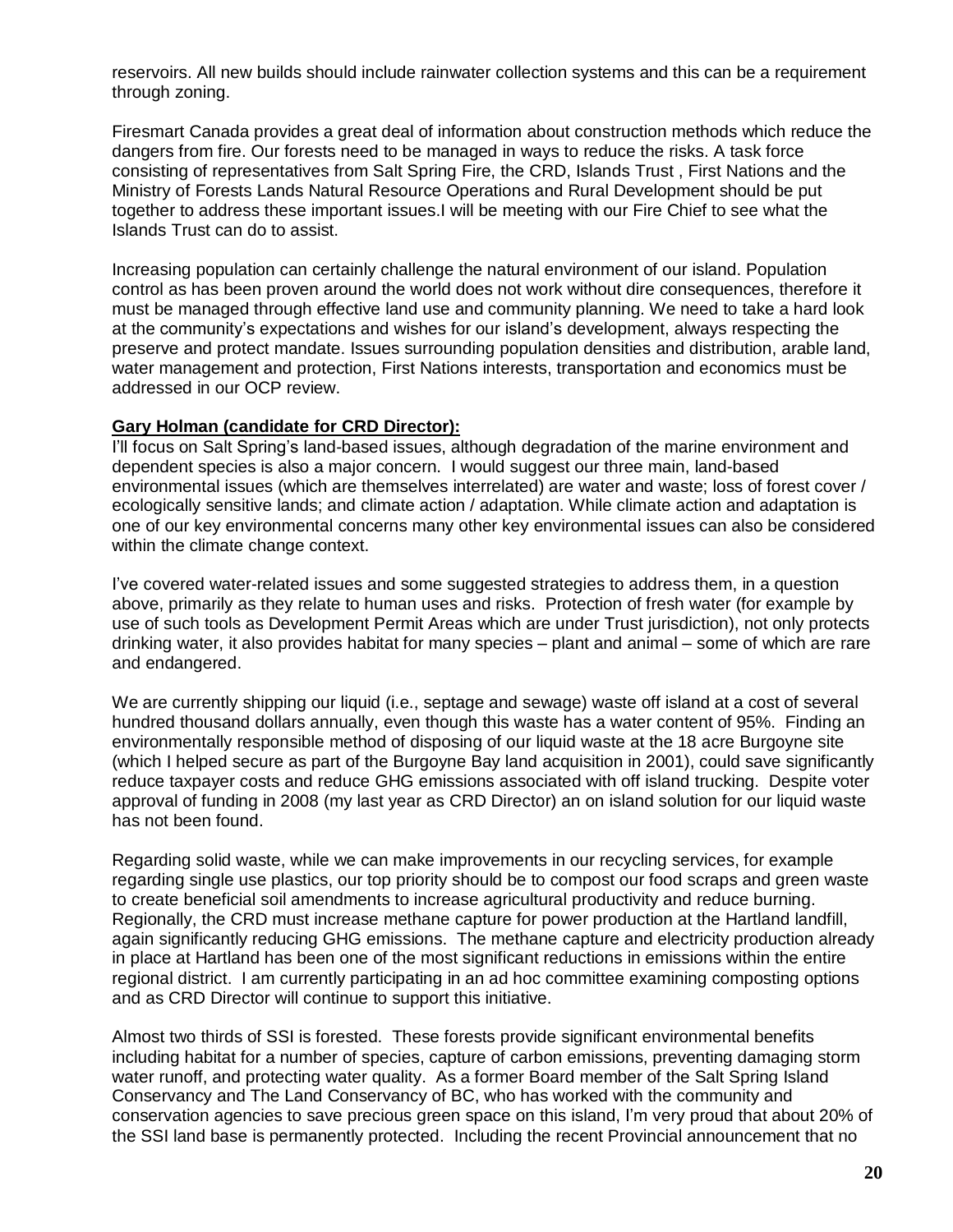logging on our Crown lands will be permitted, SSI has protected over 6,500 acres of green space since 2001, a remarkable accomplishment. CRD Parks has played a significant role in these protection efforts and I will work with the CRD Board to pursue other green space protection opportunities.

Our forests on SSI are also at risk *(the remainder of this response was deleted, as it exceeded the maximum word count of 500 words per answer).*

# **Howard Holzapfel (candidate for Islands Trustee):**

Water, wildfire, and waste management are the top three challenges facing our environment. For water problems see question - Gov. #3. Completion of the liquid-waste facility at Burgoyne Bay should be a high priority to avoid the excessive shipment costs and also transshipment costs from other islands. For mitigation of fire risks, I support the FireSmart Program as well as the neighbor POD systems as well as education about the increased risks here compared to urban areas.

#### **Laura Patrick (candidate for Islands Trustee):**

I believe the top three challenges to our island's natural environment are climate change, which is leading to an **increased fire risk** and contributing to our **dwindling water supplies**, and **single use plastics** that are polluting our road sides, lakes, streams, beaches and local ocean waters (not to mention floating off and joining the floating garbage gyre in the Pacific Ocean).

I have made maintaining and strengthening our environmental safeguards to keep Salt Spring and the Trust Area special and a world-class example of sustainability a focus of my campaign platform.

**We can do better** by communicating how every one of us who lives in, owns land on, vacations in or travels through this region needs to become a steward of our precious ecosystem. We need to know what actions we can each take to protect it. This includes actions such as educating islanders about programs like Fire Smart. We need to be far more aggressive with eliminating single use plastics on this island.

**We can do better** by managing and conserving our water supplies and employing standards to ensure long-term ecological sustainability of our watersheds while encouraging ecologically-sound housing solutions. We must develop a culture of water conservation within the Trust Area. We should consider evolving the Salt Spring Water Protection Alliance (SSWPA) to a Trust Area-wide conservation authority. We need to consider changes to the building code that include, for example, ultra-low water use fixtures, dual plumbing and rainwater collection systems. We need to find the right partners to offer an incentive program to help existing homeowners upgrade their homes with water conservation features. We need an education program about water conservation that targets residents, farmers, businesses, visitors, and schools. Real estate agents across the Trust Area should inform prospective purchasers why conservation is necessary to sustain the island's water supplies.

**We can do better** planning the future of our community. We must realistically consider the benefits and challenges of tourism as well as the impacts of climate change. We need an updated Official Community Plan (OCP) and Land Use Bylaw – Let's begin by building on the valuable recommendations from the 2007 OCP review. We need plans and bylaws to help us determine what our community will look like, and realistically consider the impacts of climate change.

# **Robin Williams (candidate for CRD Director):**

The first of the top three is water. We need to work towards an island wide principle water district. The main part of this move will be some kind of amalgamation of the CRD with North Salt Spring water. The combine resources will give us the ability to operate water based engineering on island and be far less reliant on CRD integrated water in Victoria.

The second is waste. We must look at the situation of the amount of sludge we produce and ship off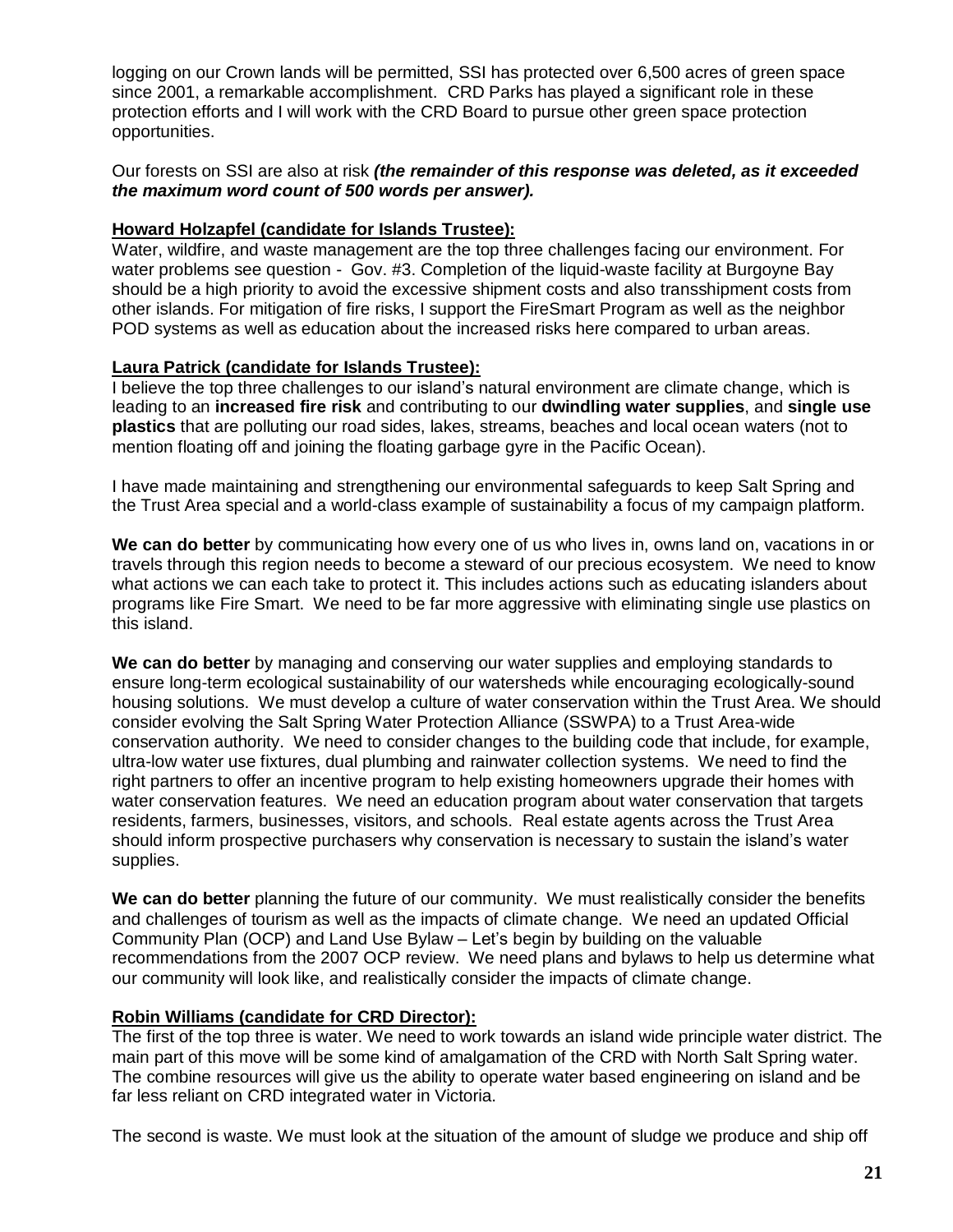island at a cost of around \$350,000 per year. Here I want to see SSI transition to a world class leader. I have a strong back ground in both Chemical and Environmental Engineering and understand traditional waste management systems. I do not have a solution for this yet but I will make it a priority. There is an old expression "there is money in muck". I will try and find the expertise to better use our waste products in a more environmentally supportive manner. I recently saw am amazing presentation on "bio char" at the last Egg Heads meeting. I am also aware of a new innovative waste water facility in Sechelt. We definitely need a new kind of thinking to deal with this ongoing problem

The is deforestation. I am very concerned with the clear trend in ceder trees simply dieing. This is an extreme fire hazard and we see evidence of this climate change effect island wide. At this time I am not sure what to do in response. At the very least we are going to have to take the dead stock out simply to minimize the risk.

# <span id="page-21-0"></span>**Housing:**

<span id="page-21-1"></span>11.Using the many valuable planning tools in the Islands Trust report, *Options for Affordable Housing-New Solutions to the Housing Crisis,* how would you address challenges to ensuring the affordability of housing in the short, medium, and long term?

# **Sabrina Ali (candidate for Islands Trustee):**

In the short term, I would:

- a. Amend our Policy Statements and the OCP to ensure the importance of safe, affordable, and sustainable housing is strongly emphasized.
- b. I would continue to monitor the secondary suites pilot area for sustainability and possibility of alignment with the matching program.

In the medium term, I would:

- i. draft temporary use permit changes to allow consideration of alternative housing solutions which are ecologically harmonious and sustainable.
- ii. I would be involved in developing a Trust wide Affordable Housing Strategy, including reviewing required map designations to meet anticipated housing needs and robust policies regarding affordable, safe, and sustainable housing, rural housing, and special needs housing
- iii. Investigate the possibility of Density Bonuses.
- iv. Encourage those initiatives already in place.

In the long term, I would:

- 1. like to see cluster style housing, with particular regard for ecologically sensitive areas. I like the vision of low density attached dwellings in micro villages.
- 2. look at Cottage housing, which determines density on the basis of square footage, without limiting the number of individual dwellings, which would allow tiny homes.How would you address and support the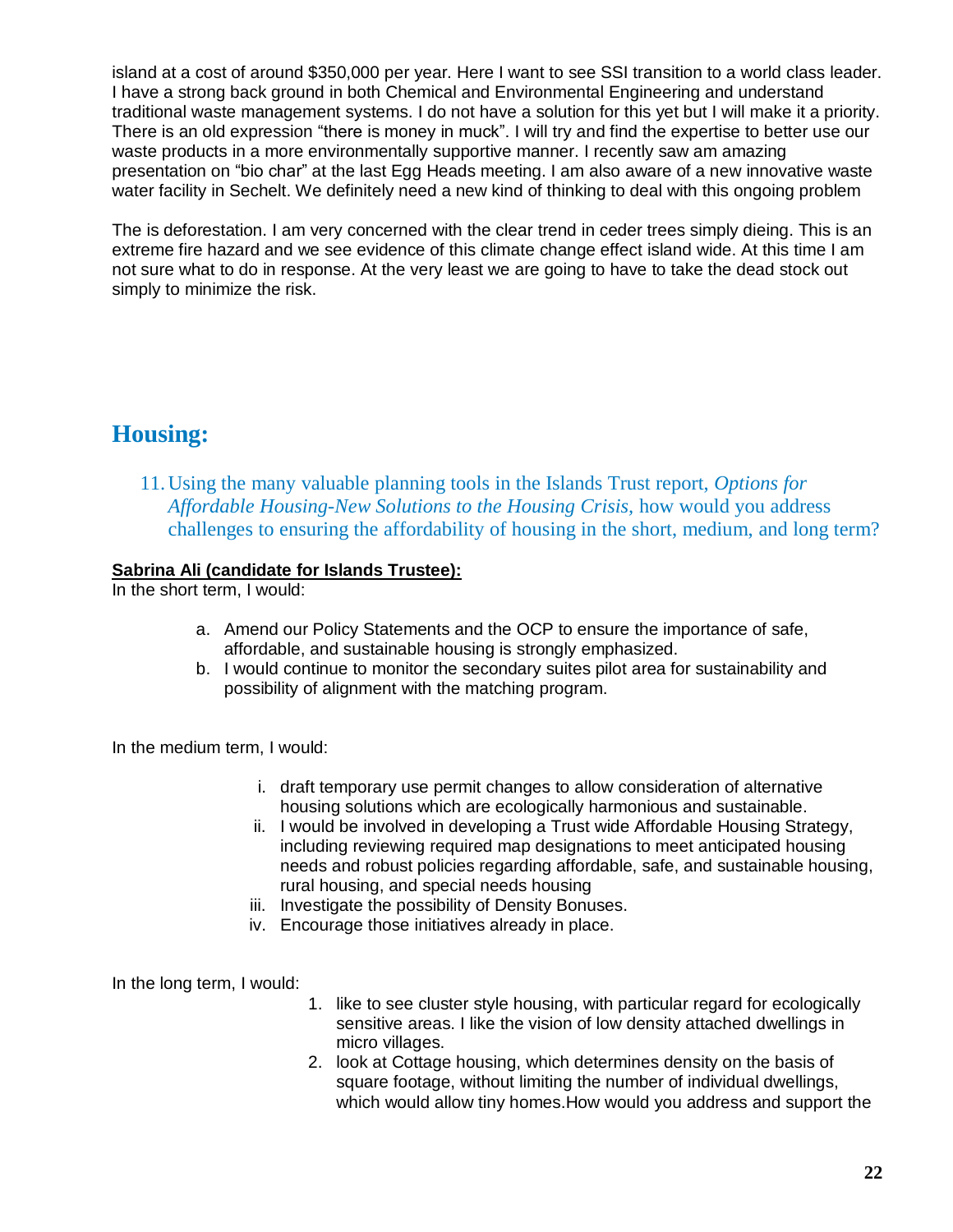creation of a process to ensure that safe potable rainwater systems are installed on Salt Spring (e.g., Trust zoning and application regulations)?

#### **Kylie Coates (candidate for Islands Trustee):**

First for the short term I would stop kicking people out of all basement suites cabins trailers and tents While there is a housing crisis

Second for the long-term we as an island must decide how we want affordable housing Do we make basement suites and Separate cabins legal

I also think we have to build a larger apartment with 3 to 2 bedrooms apartments Close to Ganges and at least one in Fulford

#### **Peter Grove (candidate for Islands Trustee):**

The Report was written in 2003 and, remarkably, could have been written yesterday. The issues are the same. Some of the recommendations are in progress. Suites are now legal over more than half of the island. The challenge in some areas is that NSSWD will not provide water services because of the moratorium. The current LTC's plans were to extend the plan to cover the entire island and I hope that the coming LTC follows up. Legalizing seasonal cottages, in areas not subject to water and/or environmental issues (some 500 properties) is up before the LTC at its coming meeting on October 18th.

There are some 260 units of affordable housing in process, all of which have been and will be before the LTC. They include creative plans for tiny homes, density housing, mixed zoning, all of which were recommended in the Report. The needs of families and seniors are certainly front and centre. I am confident that they will move ahead but there are hurdles which need to be resolved.

There have been no projects before the LTC involving zones for "cluster housing" in rural residential areas or "cottage housing", measuring the density by floor space ratio rather than number of dwellings, as described in the Report. I am hopeful that applicants will consider these options.

The point is that, as much as it would like to, the LTC is not in a position to raise funds, purchase land, incur debt, and construct housing of any kind. It is up to the Province, the CRD and/or the community to take on such projects.The LTC manages and approves the land use through zoning, making changes with the community as may be appropriate and necessary.

In the short run our community is in serious need of housing for the homeless and individuals and families who live and work on the island and are without a home. We are told that the Province has significant funding available for such projects so it is up to the CRD and the community to make it happen. The LTC will enable and assist such projects to the best of its ability and within its mandate.

#### **Gary Holman (candidate for CRD Director):**

The key tools required to build more affordable housing on SSI include the ability to rezone land to increase density (i.e., increase the number of dwelling units per acre of land), the availability of funding from all levels of government to acquire land and build housing, the availability of key services (e.g., water, waste disposal, and transportation), and the ability to ensure affordability of housing in perpetuity, this breaking the link with market forces that drive up land and housing costs (e.g, through housing agreements on title). All of these tools are available to and have been applied by local government and affordable housing proponents on SSI.

I would argue that the availability of land is not the issue, at least in the short term. For example, the 7 affordable housing projects currently underway already have land secured. The Islands Trust Council and the CRD (which already owns 5 acres of land for up to 80 units of affordable housing on Drake Road) can also own land. Our current OCP also supports innovative land tenure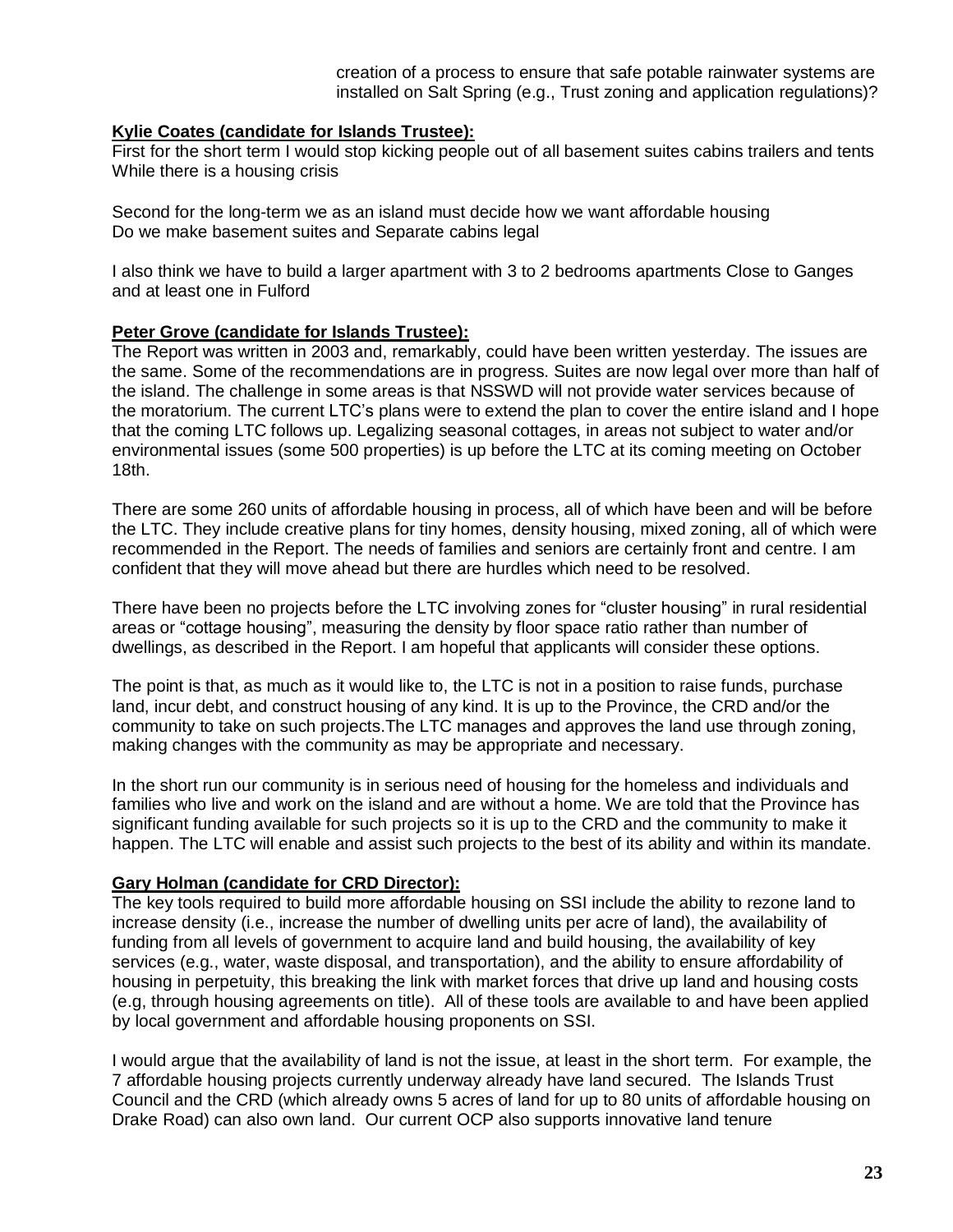arrangements, but it is the responsibility of proponents to bring forward proposals consistent with these policies. Funding at the regional, provincial and federal level is available at unprecedented levels, although there are still some gaps that must be addressed. Salt Spring has the capacity to provide waste disposal, and transportation services (e.g., walking/cycling pathways and public transit which I established as CRD Director). The major obstacle to building new affordable housing, at least in the NSSWD service area, is the moratorium on new water connections.

During my two terms as CRD Director (2002-2008), I opted Salt Spring into the CRD Housing Trust Fund in 2006, a regional fund that has contributed to the creation of hundreds of units of affordable housing within the Capital region, and scores of units on SSI. Since then, SSI has received grants that are many times its contributions (more grants than the three Saanich peninsula municipalities put together), including the Croftonbrook project proposal for over 50 units of affordable housing. As former President of the SSI Abbeyfield Society, I collaborated with IWAV in the establishment of the Cedars transition housing for women fleeing abuse.

There are many dimensions to the affordable housing problem. My top priority will be to support the 7 affordable housing projects already underway, all with land secured, including Croftonbrook (with \$6.5 million in funding already committed), Dragonfly, Community Services' SSI Commons and the CRD itself (all in the Drake Road area), Norton Road, Meadow Lane, and Brackett Springs. These projects, representing over 250 newly built units, directly address a range of affordable housing needs on SSI and would also free up rental housing in the private market. They will add to a permanent stock of affordable housing that is disconnected from inexorable market forces. All of these units would have housing agreements, covenants on title, that would assure affordability in perpetuity.

Two of these projects (Brackett Springs and SSI Commons) already have Islands Trust, water and *(the remainder of this response was deleted, as it exceeded the 500 word count limit).*

# **Howard Holzapfel (candidate for Islands Trustee):**

A hospitality tax might be used for rental subsidies in the short-term. Longer term we need to designate areas suitable for higher densities and fund the building of affordable housing

#### **Laura Patrick (candidate for Islands Trustee):**

Housing has been recognized as an issue on the island for at least 15 years. In 2003, The Islands Trust received a staff report titled "Options for Affordable Housing: New Solutions to the Housing Crisis in the Islands Trust Area." This 2003 staff report identified a number of planning tools to create affordable housing. Despite the recognized "crisis", many of these planning tools have not been enacted.

We have a housing crisis that is impacting everyone on this island. Working people – among them nurses, teachers, servers, chefs - struggle for housing security. We risk losing organizations and businesses that are integral to our island life.

I will support the development of housing solutions that will help sustain a healthy community by:

in the short term,

- bringing the Trust, CRD and all other island organizations with housing mandates together to collaboratively develop an understanding of the housing issue, and develop a cohesive strategy for communications, actions and resources;
- directing staff to review the many reports (e.g., "Options for Affordable Housing: New Solutions to the Housing Crisis in the Islands Trust Area."), surveys and studies that have already been completed that identify affordable housing innovation and best practices appropriate to our community, and to recommend steps for implementation;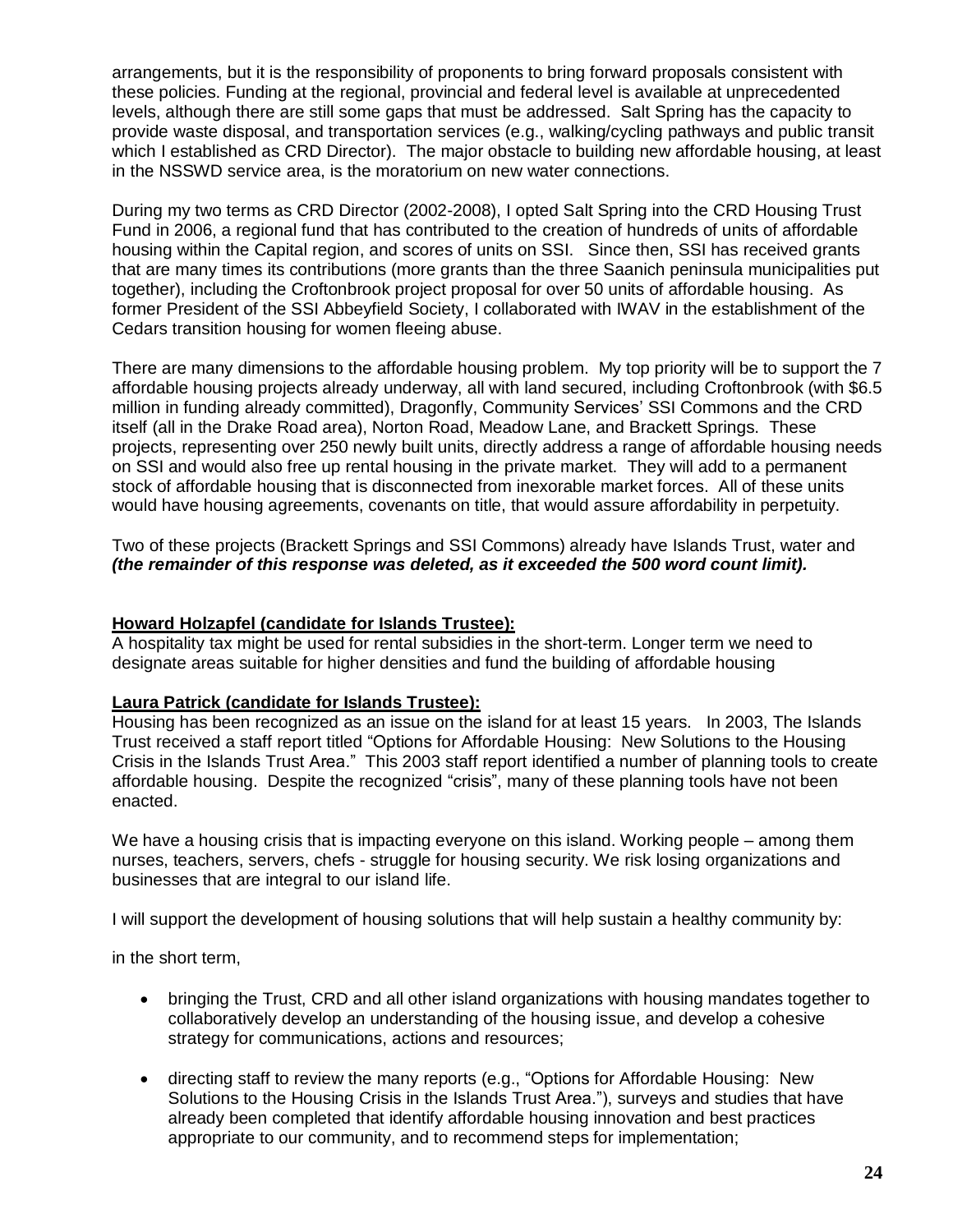in the short to medium term,

- making amendments to the Land Use Bylaw to remove unacceptable encumbrances to farmworker housing, secondary suites and cottages. We can implement other positive changes that have already been well-researched by the Islands Trust staff;
- holding community forums that build on what we already know to better understand housing needs, to find innovative solutions, and then getting to work to remove the barriers and implement solutions;
- strongly advocating to senior levels of government, especially the CRD and BC Housing, for a unique housing strategy with dedicated funding, and decision making for the Southern Gulf Islands;

in the long term,

 visioning an island resource dedicated to leading housing initiatives, monitoring, and reporting results.

# **Robin Williams (candidate for CRD Director):**

I am already heavily involved in the affordable housing work on Salt Spring. I am the local government liaison for Dragon Fly Commons and have worked through the Transportation Commission to lobby MOTI for Drake Road to be upgraded. I also sit on the Housing Council and established with Ron Cooke and Peter Grove the Emergency Housing Task Force to deal with immediate short term relief. With seven projects underway the main obstacle has been water. I believe we need to get Island Health to work more cooperatively with the CRD on issues such as water and mental health. This is why I want to get a seat on the Island Health Board. With a seat at the table we will get our message more directly across.

<span id="page-24-0"></span>12.How would you address and support the creation of a process to ensure that safe potable rainwater systems are installed on Salt Spring (e.g., Trust zoning and application regulations)?

#### **Sabrina Ali (candidate for Islands Trustee):**

I would work with SWIPPA and I would investigate the possibility of off-season water collection. I would consult with all parties in the area, as well as the Provincial and Federal Government to explore funding opportunities and further a comprehensive water management strategy.

I would also look at the good ideas within the citizens report to ensure that we all have access to safe drinking water year round.

# **Peter Grove (candidate for Islands Trustee):**

Rainwater systems are already allowed for single family residences. Their installation is supervised by the CRD's building department. There are many operating successfully across the island. The challenge comes with multi residential developments, primarily from Island Health (VIHA), which is what has got in the way of a number of affordable housing projects including the CRDs Drake road, Dragonfly and Croftonbrook. Islands Health considers rainwater to be more difficult to monitor and control than groundwater, which makes no sense to me. Pressure is being brought to bear on the Ministry to change this. I will certainly do all I can to increase that pressure by ensuring the matter remains high on Trust Council's agenda and advocating with our MLA who, I believe, is fully supportive.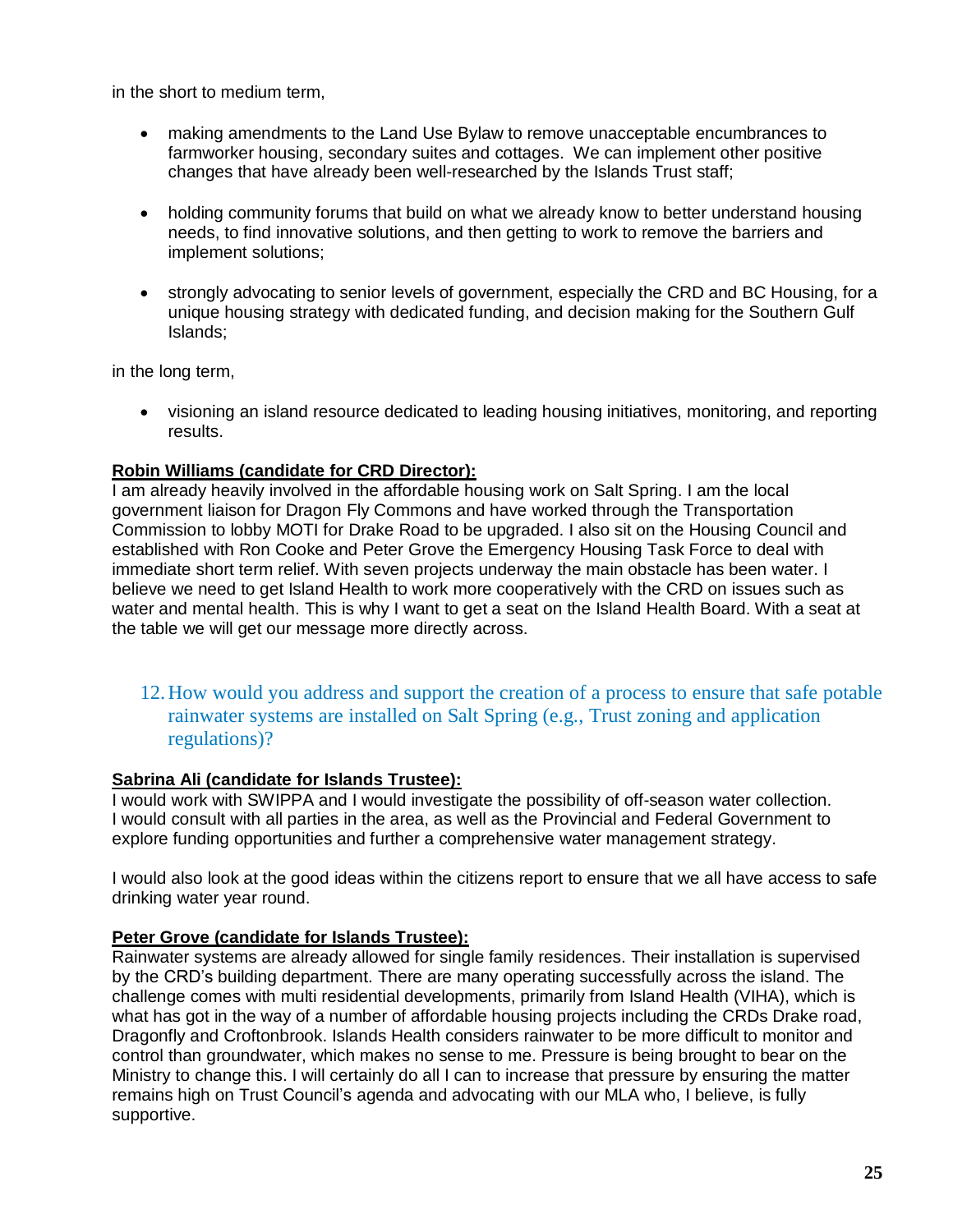# **Gary Holman (candidate for CRD Director):**

For single family dwellings, there already is a process in place to ensure that safe, potable rainwater systems can be installed. However, there are concerns that these rules are unnecessarily cumbersome and costly. I understand that CRD Building Inspection staff have already indicated, as a result of advocacy by water and equipment providers, that existing rules and policies regarding earthquake proofing of water storage tanks will be rationalized to avoid the costly requirement for an engineer's approval in certain circumstances.

I believe additional changes by the CRD and Island Health (which regulates potable water system standards) are possible to further reduce costs and regulatory burdens governing existing rainwater catchment regulations. There is an even more significant problem regarding rainwater catchment systems for drinking water in multi-family projects. In fact, it is my understanding that Island Health provides no standards for such systems, all but precluding their use for larger affordable housing projects. My understanding is that other jurisdictions do have rules and standards in place to allow such systems, and that Island Health is considering them now. I will advocate for adoption of such standards.

I believe the best way to approach these issues, as with many others that involve various authorities, is to establish an inter-agency working group to thoroughly discuss problems with the current regulatory regime, changes that may already be underway to address these problems, and possible new approaches. As MLA, I convened such meetings on SSI when it became clear that affordable housing projects were being held up by the NSSWD water moratorium.

# **Howard Holzapfel (candidate for Islands Trustee):**

Rainwater collection through Education and workshops, I support anything that will make our island more stainable .

### **Laura Patrick (candidate for Islands Trustee):**

I understand the fragility of our island's freshwater supplies and the increasing stress of a warming climate. We must develop a culture of water conservation within the Trust Area. We should consider evolving the Salt Spring Water Protection Alliance (SSWPA) to a Trust Area-wide conservation authority.

I will improve coordination and collaboration with the other governments and agencies, such as CRD and Island Health, that are creating barriers to installing rainwater collection systems.

I will act to remove barriers that are in the Land Use Bylaws for using rainwater catchment for supplying secondary suites, cottages, multi-family housing, and other accessory buildings.

I will advocate for developing an incentive program to help existing homeowners upgrade their homes with water conservation features such as rainwater collection systems.

I will collaborate with other island organizations to develop rainwater collection system requirements, guidance materials, and education programs.

Instead of fearing the loss of our water supplies, Salt Spring can be a model community that attracts attention for its conservation culture, innovative green initiatives and technologies. On October 13, you too can join SSIWPA's tour of island homes that feature different solutions and innovations in rainwater harvesting and use.

# **Robin Williams (candidate for CRD Director):**

For rainwater there is a lot of misinformation. First you can install a catchment tank up to 2500 imperial gallons with just an engineering sign off and the water approval from a water quality specialist. The CRD needs to promote this more including at their own facilities. We also need more influence and co-operation from Island Health (VIHA) which is why I want a seat on the board. The